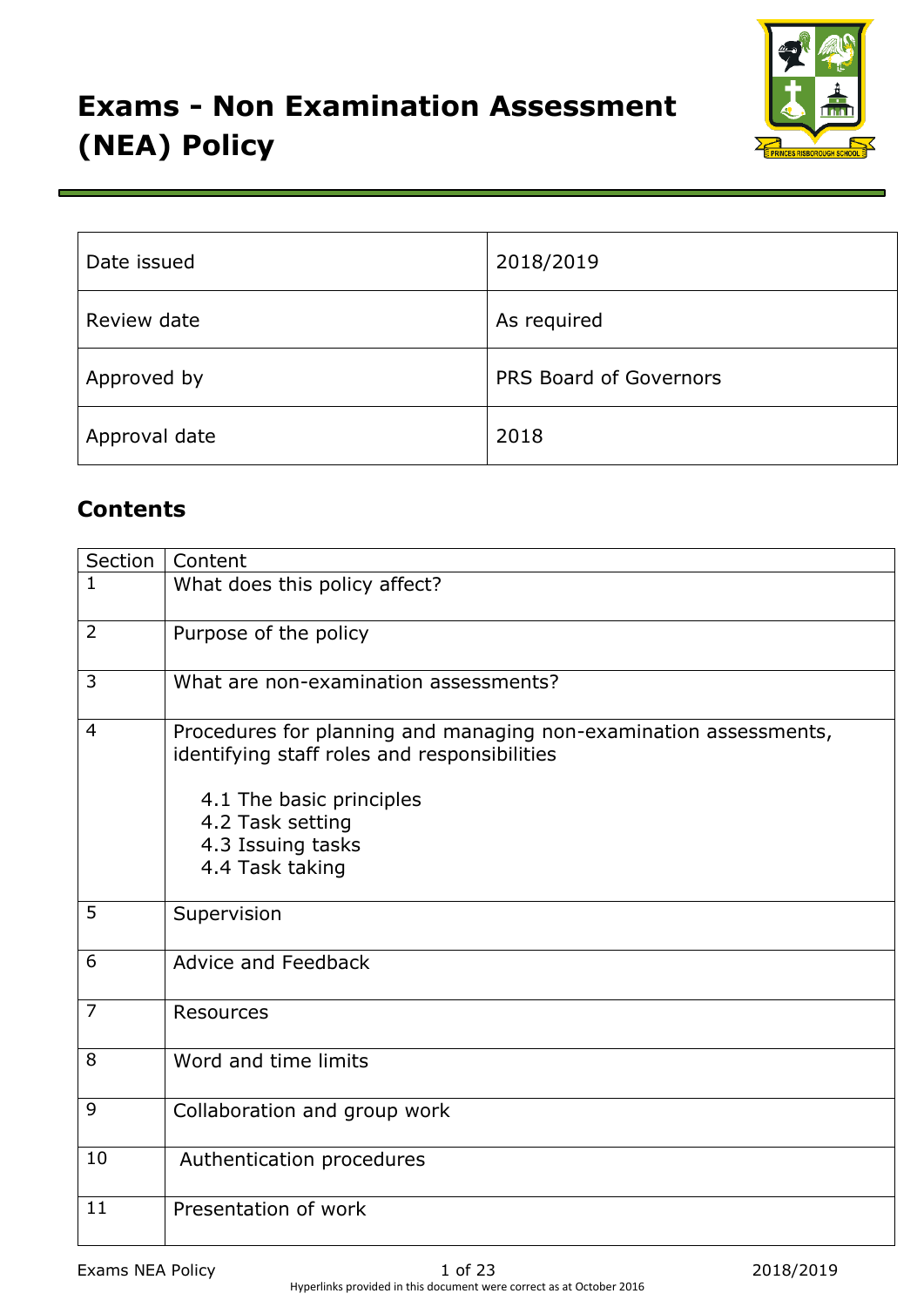| 12 | Keeping materials secure                                                                  |
|----|-------------------------------------------------------------------------------------------|
|    | 12.1 Task marking - externally assessed components                                        |
| 13 | Conduct of externally assessed work                                                       |
|    | 13.1 Task marking - internally assessed components                                        |
| 14 | Submission of work                                                                        |
| 15 | Marking and annotation                                                                    |
| 16 | Internal standardisation                                                                  |
| 17 | Submission of marks and work for moderation                                               |
| 18 | Storage and retention of work after submission of marks                                   |
| 19 | External moderation - feedback                                                            |
|    | 19.1 Access arrangements                                                                  |
|    | 19.2 Special consideration and loss of work                                               |
|    | 19.3 Malpractice<br>19.4 Post-results services                                            |
|    | 19.5 Practical Skills Endorsement for the A Level Sciences designed for<br>use in England |
|    | 19.6 Spoken Language Endorsement for GCSE English Language                                |
|    | specifications designed for use in England                                                |
| 20 | Management of issues and potential risks associated with non-examination<br>assessments   |
| 21 | Version control                                                                           |

### **1. What does this policy affect?**

This policy affects the delivery of subjects of GCE and GCSE qualifications which contain a component(s) of non-examination assessment.

*"The regulator's definition of an examination is very narrow and in effect any type of assessment that is not 'externally set and taken by candidates at the same time under controlled conditions' is classified as non-examination assessment (NEA). 'NEA' therefore includes, but is not limited to, internal assessment. Externally marked and/or externally set practical examinations taken at different times across centres are classified as 'NEA'."*

[Definition taken directly from the JCQ publicatio[n](http://www.jcq.org.uk/exams-office/non-examination-assessments) *[Instructions for conducting non](http://www.jcq.org.uk/exams-office/non-examination-assessments)[examination assessments](http://www.jcq.org.uk/exams-office/non-examination-assessments)*– *Foreword*,

Thi[s](http://www.jcq.org.uk/exams-office/non-examination-assessments) publication is further referred to in this policy as [NEA](http://www.jcq.org.uk/exams-office/non-examination-assessments)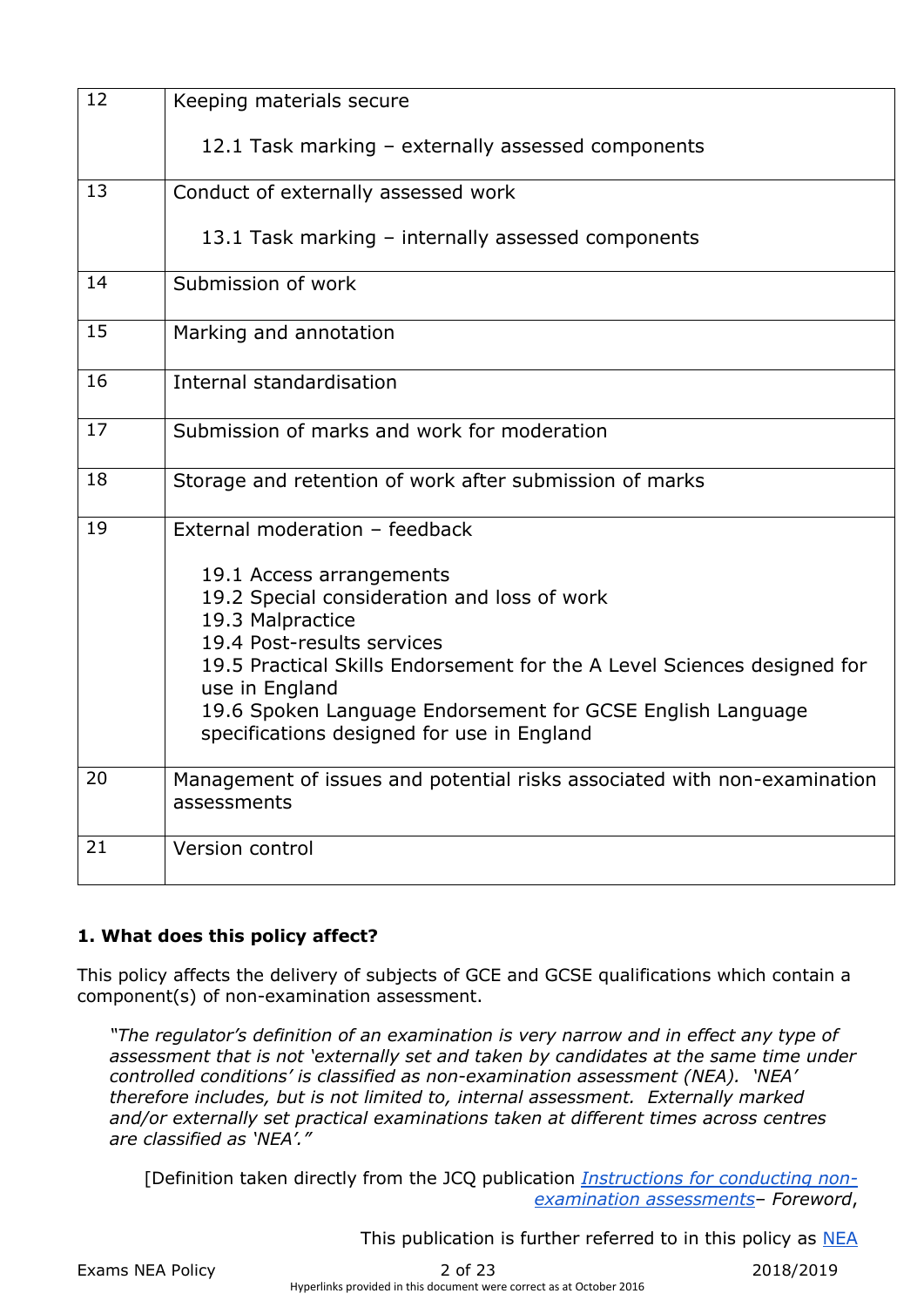## **2. Purpose of the policy**

The purpose of this policy, as defined by JCQ, is to

- *cover procedures for planning and managing non-examination assessments*
- *define staff roles and responsibilities with respect to non-examination assessments*
- *manage risks associated with non-examination assessments*

### **3. What are non-examination assessments?**

This is explained in [NEA.](http://www.jcq.org.uk/exams-office/non-examination-assessments)

*"Non-examination assessments measure subject-specific knowledge and skills that cannot be tested by timed written papers.*

*There are three assessment stages and rules which apply to each stage. These rules often vary across subjects. The stages are:*

- *task setting*
- *task taking*
- *task marking*

[*[NEA](http://www.jcq.org.uk/exams-office/non-examination-assessments)*1]

[*[NEA1](http://www.jcq.org.uk/exams-office/non-examination-assessments)*]

### **4. Procedures for planning and managing non-examination assessments identifying staff roles and responsibilities**

4.1 The basic principles

Head of centre

- Provides a signed declaration as part of the National Centre Number Register Annual Update to confirm awareness of an that relevant centre staff are adhering to the latest version o[f](http://www.jcq.org.uk/exams-office/non-examination-assessments) [NEA.](http://www.jcq.org.uk/exams-office/non-examination-assessments)
- Ensures that the centre's *non-examination assessment policy* is fit for purpose
- Ensures the centre's *internal appeals procedures* clearly detail the procedure to be followed by candidates (or their parents/carers) appealing against internally assessed decisions (centre assessed marks) and requesting a review of the centre's marking.

Senior leaders

- Ensure the correct conduct of non-examination assessments (including endorsements) which comply wit[h](http://www.jcq.org.uk/exams-office/non-examination-assessments) [NEA](http://www.jcq.org.uk/exams-office/non-examination-assessments) and awarding body subject-specific instructions
- Ensure the centre-wide calendar records assessment schedules by the start of the academic year
- Confirms with subject heads that appropriate awarding body forms and templates for non-examination assessments (including endorsements) are used by teachers and candidates

Subject head/lead

Ensures appropriate procedures are in place to internally standardise/verify the marks awarded by subject teachers in line with awarding body criteria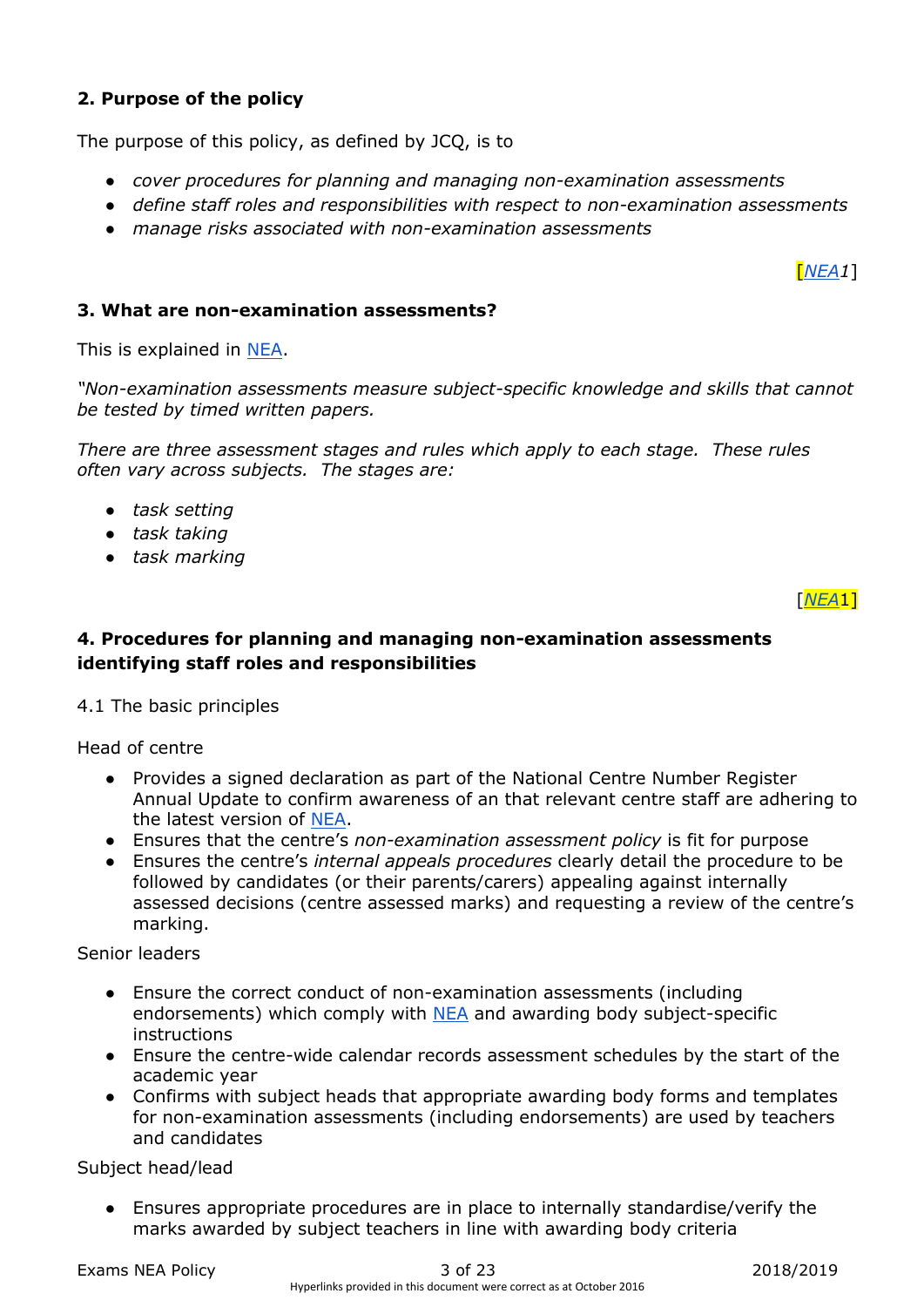- Ensures appropriate centre-devised templates are provided to capture/record relevant information given to candidates by subject teachers
- Ensures appropriate centre-devised templates are provided to capture/record relevant information is received and understood by candidates
- Where not provided by the awarding body, ensures a centre-devised template is provided for candidates to keep a detailed record of their own research, planning, resources, etc
- Ensures subject teachers understand their role and responsibilities within the nonexamination assessment process
- Ensure[s](http://www.jcq.org.uk/exams-office/non-examination-assessments) [NEA](http://www.jcq.org.uk/exams-office/non-examination-assessments) and relevant awarding body subject specific instructions are followed in relation to the conduct of non-examination assessments (including endorsements).
- Works with the QA lead/Lead internal verifier to ensure appropriate procedures are followed to internally standardise/verify the marks awarded by subject teachers

### Subject teacher

- U[n](http://www.jcq.org.uk/exams-office/non-examination-assessments)derstands and complies with the general instructions as detailed in [NEA](http://www.jcq.org.uk/exams-office/non-examination-assessments)
- Where these may also be provided by the awarding body, understands and complies with the awarding body's specification for conducting non-examination assessments, including any subject-specific instructions, teachers' notes or additional information on the awarding body's website
- Marks internally assessed work to the criteria provided by the awarding body
- Ensures the exams officer is provided with relevant entry codes for subjects (whether the entry for the internally assessed component forms part of the overall entry code or is made as a separate unit entry code for the qualification or is made as a separate unit entry code) to the internal deadline for entries

#### Exams officer

- Signposts the annually updated JCQ publication 'Instructions for conducting nonexamination assessments to relevant centre staff.
- Carries out tasks where these may be applicable to the role in supporting the administration/management of non-examination assessment

### 4.2 Task setting

### Subject teacher

- Selects tasks from a choice provided by the awarding body OR designs tasks where this is permitted by criteria set out within the subject specification
- Makes candidates aware of the criteria used to assess their work

### 4.3 Issuing of tasks

### Subject teacher

- Determines when set tasks are issued by the awarding body
- Identifies date(s) when tasks should be taken by candidates
- Accesses set tasks in sufficient time to allow planning, resourcing and teaching and ensures that materials are stored securely at all times
- Ensures requirements for legacy specification tasks and new specification tasks are distinguished between

#### 4.4 Task taking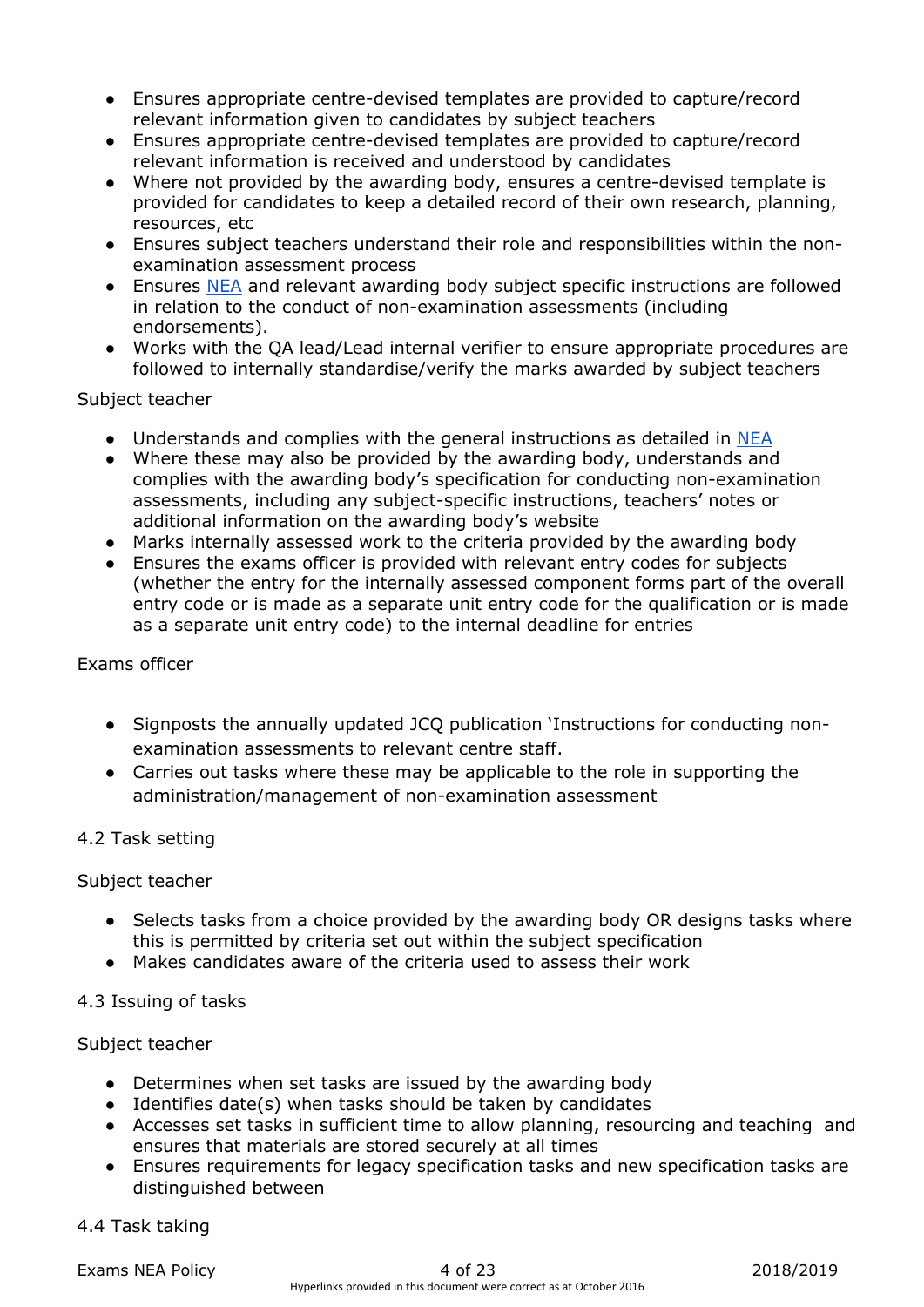### 5. Supervision

### Subject teacher

- Checks the awarding body's subject-specific requirements ensuring candidates take tasks under the required conditions and supervision arrangements
- Ensures there is sufficient supervision to enable the work of a candidate to be authenticated
- Ensures there is sufficient supervision to ensure the work a candidate submits is their own
- Is confident where work may be completed outside of the centre without direct supervision, that the work produced is the candidate's own.
- Where candidates may work in groups, keeps a record of each candidate's contribution
- Ensures candidates are aware of the current JCQ document[s](http://www.jcq.org.uk/exams-office/information-for-candidates-documents) *[Information for](http://www.jcq.org.uk/exams-office/information-for-candidates-documents)  candidates - [non-examination assessments](http://www.jcq.org.uk/exams-office/information-for-candidates-documents)* an[d](http://www.jcq.org.uk/exams-office/information-for-candidates-documents) *[Information for candidates -](http://www.jcq.org.uk/exams-office/information-for-candidates-documents) Social [Media](http://www.jcq.org.uk/exams-office/information-for-candidates-documents)*
- Ensures candidates understand and comply with the regulations in relevant JCQ documents *Information for candidates*

### 6. Advice and feedback

### Subject teacher

- As relevant to the subject/component, advises candidates on relevant aspects before candidates begin working on a task
- Will not provide candidates with model answers or outlines/headings specific to the task
- When reviewing candidates' work, unless prohibited by the specification, provides oral and written advice at a general level to candidates
- Allow candidates to revise and re-draft work after advice has been given at a general level
- Records any assistance given beyond general advice and takes it into account in the marking or submits it to the external examiner
- Ensures when work has been assessed, candidates are not allowed to revise it

### 7. Resources

Subject teacher

- Refers to the awarding body's specification and/or associated documentation to determine if candidates have restricted/unrestricted access to resources when planning and researching their tasks
- Ensures conditions for any formally supervised sessions are known and put in place
- Ensures appropriate arrangements are in place to keep the work to be assessed, and any preparatory work, secure between any formally supervised sessions, including work that is stored electronically
- Ensures conditions for any formally supervised sessions are understood and followed by candidates
- Ensures candidates understand that they are not allowed to introduce improved notes or new resources between formally supervised sessions
- Ensures that where appropriate to include references, candidates keep a detailed record of their own research, planning, resources, etc

### 8. Word and time limits

Subject teacher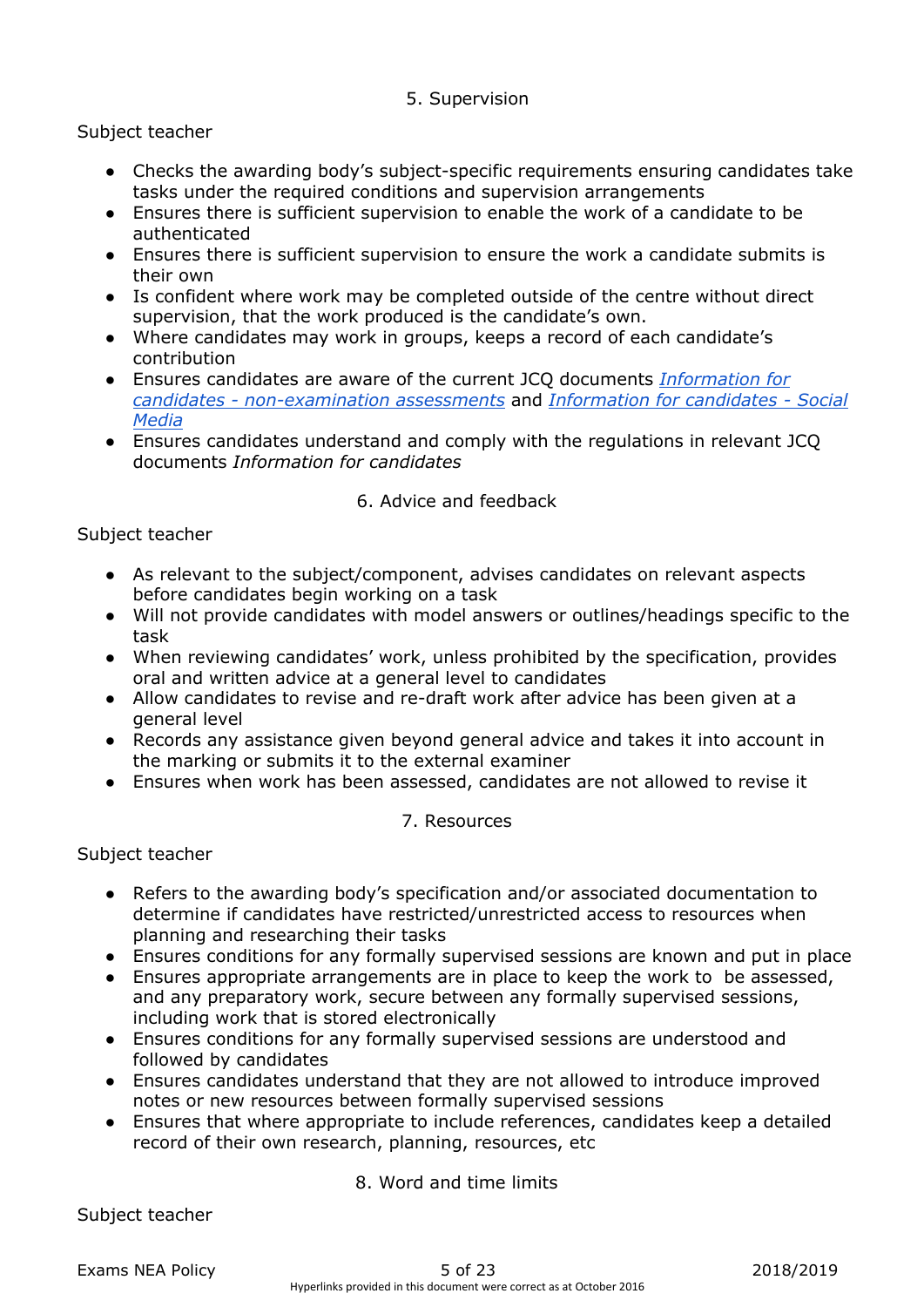● Refers to the awarding body's specification to determine where word and time limits apply/are mandatory

### 9. Collaboration and group work

### Subject teacher

- Unless stated otherwise in the awarding body's specification, and where appropriate, allows candidates to collaborate when carrying out research and preparatory work
- Ensures that it is possible to attribute assessable outcomes to individual candidates
- Ensures that where an assignment requires written work to be produced, each candidate writes up their own account of the assignment
- Assesses the work of each candidate individually

### 10. Authentication procedures

### Subject teacher

- Where required by the awarding body's specification
	- ensures candidates sign a declaration confirming the work they submit for final assessment is their own unaided work
	- $\circ$  signs the teacher declaration of authentication confirming the requirements have been met
- Keeps signed candidate declarations on file until the deadline for requesting reviews of results has passed or until any appeal, malpractice or other results enquiry has been completed, whichever is later
- Provides signed candidate declarations where these may be requested by a JCQ Centre Inspector
- Where there may be doubt about the authenticity of the work of a candidate or if malpractice is suspected, follows the authentication procedures and malpractice information i[n](http://www.jcq.org.uk/exams-office/non-examination-assessments) [NEA](http://www.jcq.org.uk/exams-office/non-examination-assessments) and informs a member of the senior leadership team

### 11. Presentation of work

### Subject teacher

- Obtains informed consent at the beginning of the course from parents/carers if videos or photographs/images of candidates will be included as evidence of participation or contribution
- Instructs candidates to present work as detailed in [NEA](http://www.jcq.org.uk/exams-office/non-examination-assessments) unless the awarding body's specification gives different subject-specific instructions
- Instructs candidates to add their candidate number, centre number and the component code of the assessment as a header/footer on each page of their work

### 12. Keeping materials secure

### Subject teacher

- When work is being undertaken by candidates under formal supervision, ensures work is securely stored between sessions (if more than one session)
- When work is submitted by candidates for final assessment, ensures work is securely stored
- Follows secure storage instructions as defined i[n](http://www.jcq.org.uk/exams-office/non-examination-assessments) [NEA](http://www.jcq.org.uk/exams-office/non-examination-assessments) 4.8
- Takes sensible precautions when work is taken home for marking
- Stores internally assessed work, including the sample returned after awarding body moderation, securely until the closing date for reviews of results or until the outcome of a review or any subsequent appeal has been completed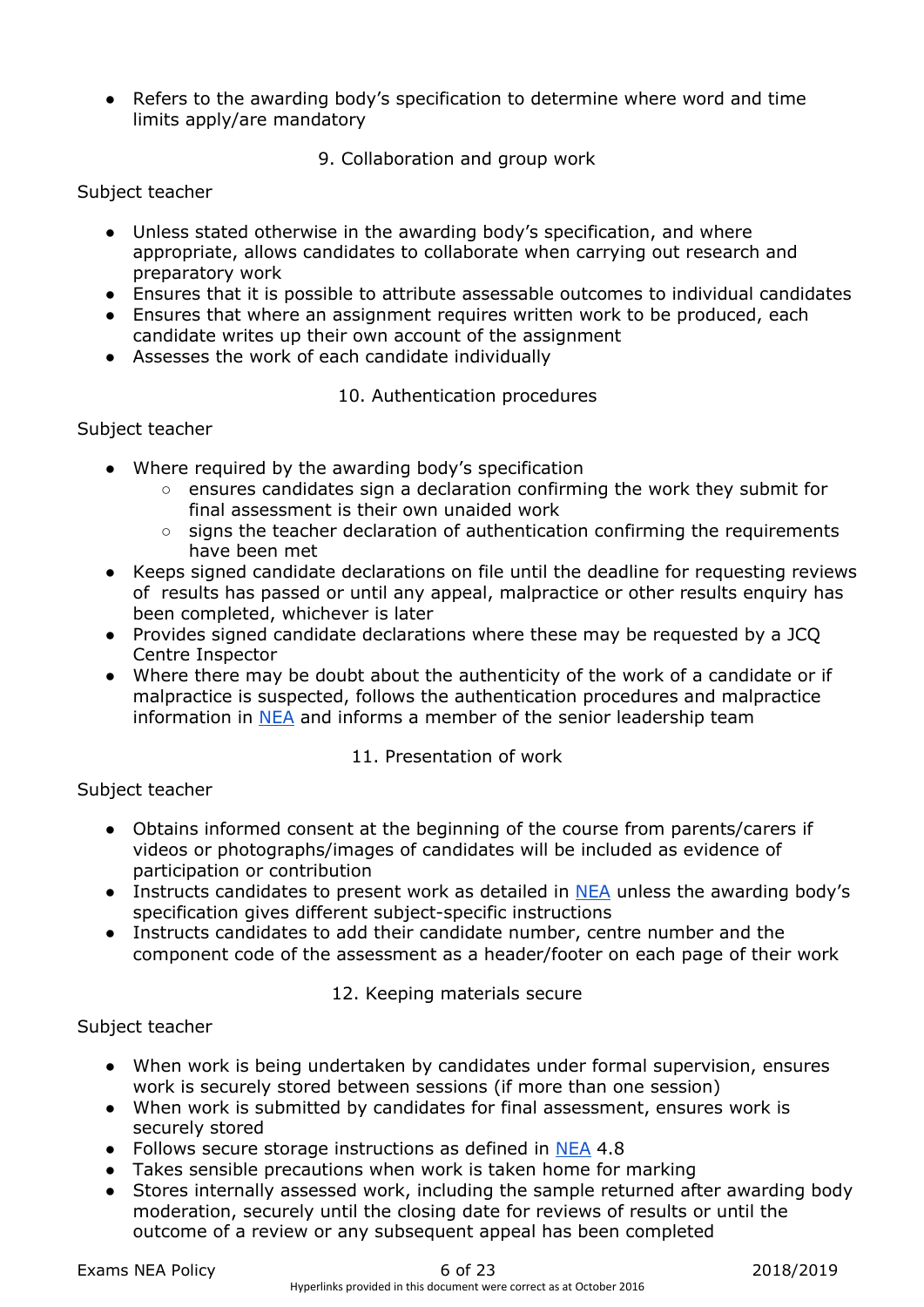- Reminds candidates of the need to keep their own work secure at all times and not share completed or partially completed work on-line, on social media or through any other means (the JCQ document Information for candidates – social media should be brought to the attention of candidates)
- Liaises with the IT Manager to ensure that appropriate arrangements are in place to restrict access between sessions to candidates' work where work is stored electronically

### IT Manager

● Ensures appropriate arrangements are in place to restrict access between sessions to candidates' work where work is stored electronically

Task marking – externally assessed components

13. Conduct of externally assessed work

Subject teacher

- Liaises with the exams officer regarding the arrangements for any externally assessed components of a specification which must be conducted within a window of dates specified by the awarding body and according to JCQ Instructions for conducting examinations
- Liaises with the Visiting Examiner where this may be applicable to any externally assessed component

Exams officer

- Arranges timetabling, rooming and invigilation where and if this is applicable to any externally assessed non-examination component of a specification
- Conducts the externally assessed component within the window specified by the awarding body
- Conducts the externally assessed component according to the JCQ publication *Instructions for conducting examinations*

### 14. Submission of work

#### Subject teacher

● Provides the attendance register to a Visiting Examiner

Exams officer

- Provides the attendance register to the subject teacher where the component may be assessed by a Visiting Examiner
- Ensures the awarding body's attendance register for any externally assessed component is completed correctly to show candidates who are present and any who may be absent
- Where candidates' work must be despatched to an awarding body's examiner, ensures the completed attendance register accompanies the work
- Keeps a copy of the attendance register until after the deadline for reviews of results for the exam series
- Packages the work as required by the awarding body and attaches the examiner address label
- Despatches the work to the awarding body's instructions by the required deadline

Task marking – internally assessed components

#### 15. Marking and annotation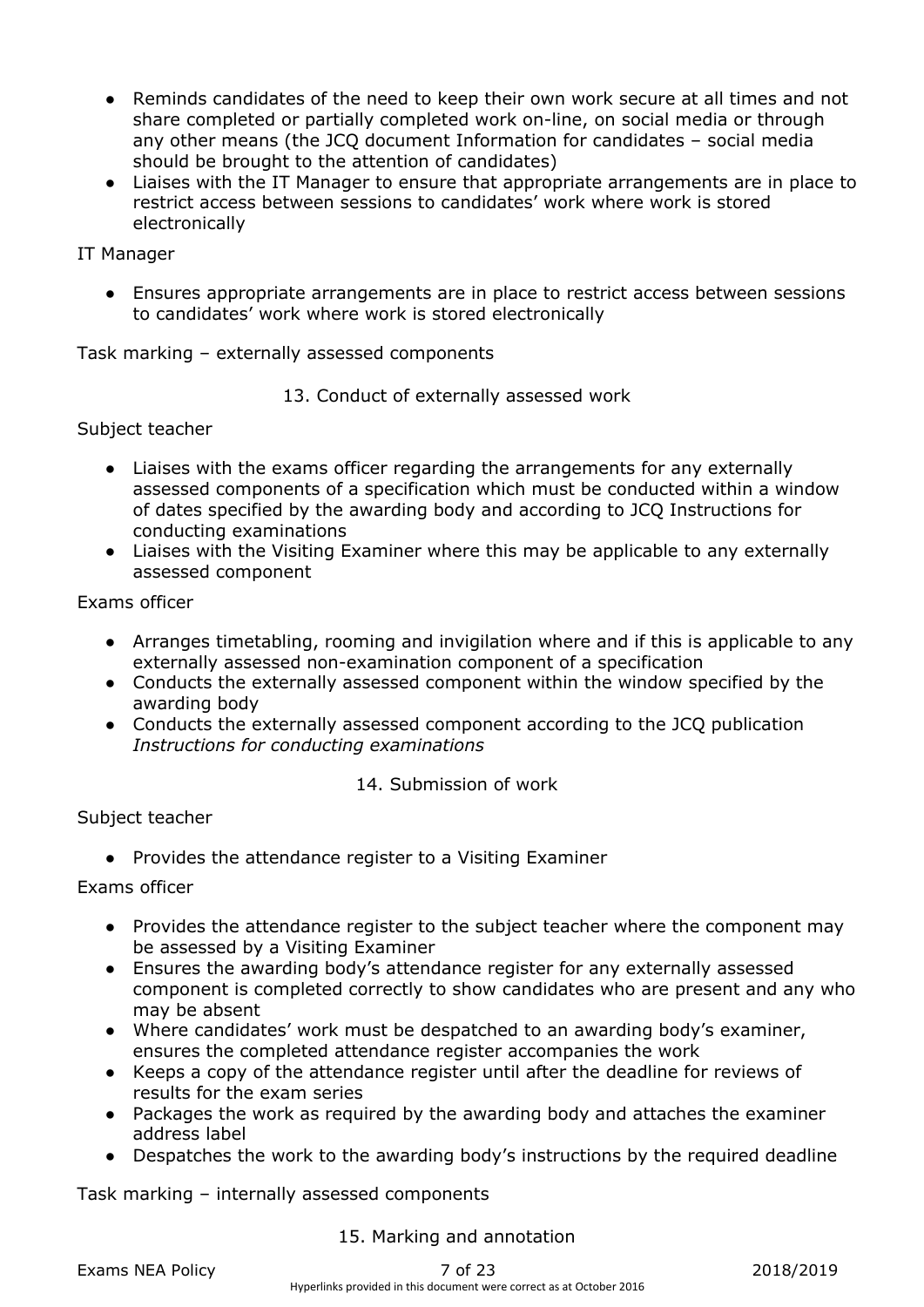### Head of Centre

• Ensures where a teacher teaches his/her own child, a conflict of interest is declared to the awarding body and the marked work of the child submitted for moderation, whether it is part of the moderation sample or not

#### Subject head/lead

Sets timescales for teachers to inform candidates of their centre-assessed marks that will allow sufficient time for a candidate to appeal an internal assessment decision/request a review of the centre's marking prior to the marks being submitted to the awarding body external deadline

#### Subject teacher

- Attends awarding body training as required to ensure familiarity with the mark scheme/marking process
- Marks candidates' work in accordance with the marking criteria provided by the awarding body
- Annotates candidates' work as required to facilitate internal standardisation of marking and enable external moderation to check that marking is in line with the assessment criteria
- Informs candidates of their marks which could be subject to change by the awarding body moderation process
- Ensures candidates are informed to the timescale set by the subject lead or as indicated in the centre's 'Internal Appeals Procedure' to enable an internal appeal/request for a review of marking to be submitted by a candidate and the outcome known before final marks are submitted to the awarding body

### 16. Internal standardisation

Quality assurance (QA) lead/Lead internal verifier

- Ensures that internal standardisation of marks across assessors and teaching groups takes place as required and to sequence
- Supports staff not familiar with the mark scheme (e.g. NQTs, supply staff etc.)
- Ensures accurate internal standardisation for example by
	- obtaining reference materials at an early stage in the course
	- holding a preliminary trial marking session prior to marking
	- carrying out further trial marking at appropriate points during the marking period
	- after most marking has been completed, holds a further meeting to make final adjustments
	- making final adjustments to marks prior to submission
	- retaining work and evidence of standardisation
- Retains evidence that internal standardisation has been carried out

### Subject teacher

- Indicates on work (or cover sheet) the date of marking
- Marks to common standards
- Keeps candidates work secure until after the closing date for reviews of results for the series concerned or until any appeal, malpractice or other results enquiry has been completed, whichever is later

#### 17. Submission of marks and work for moderation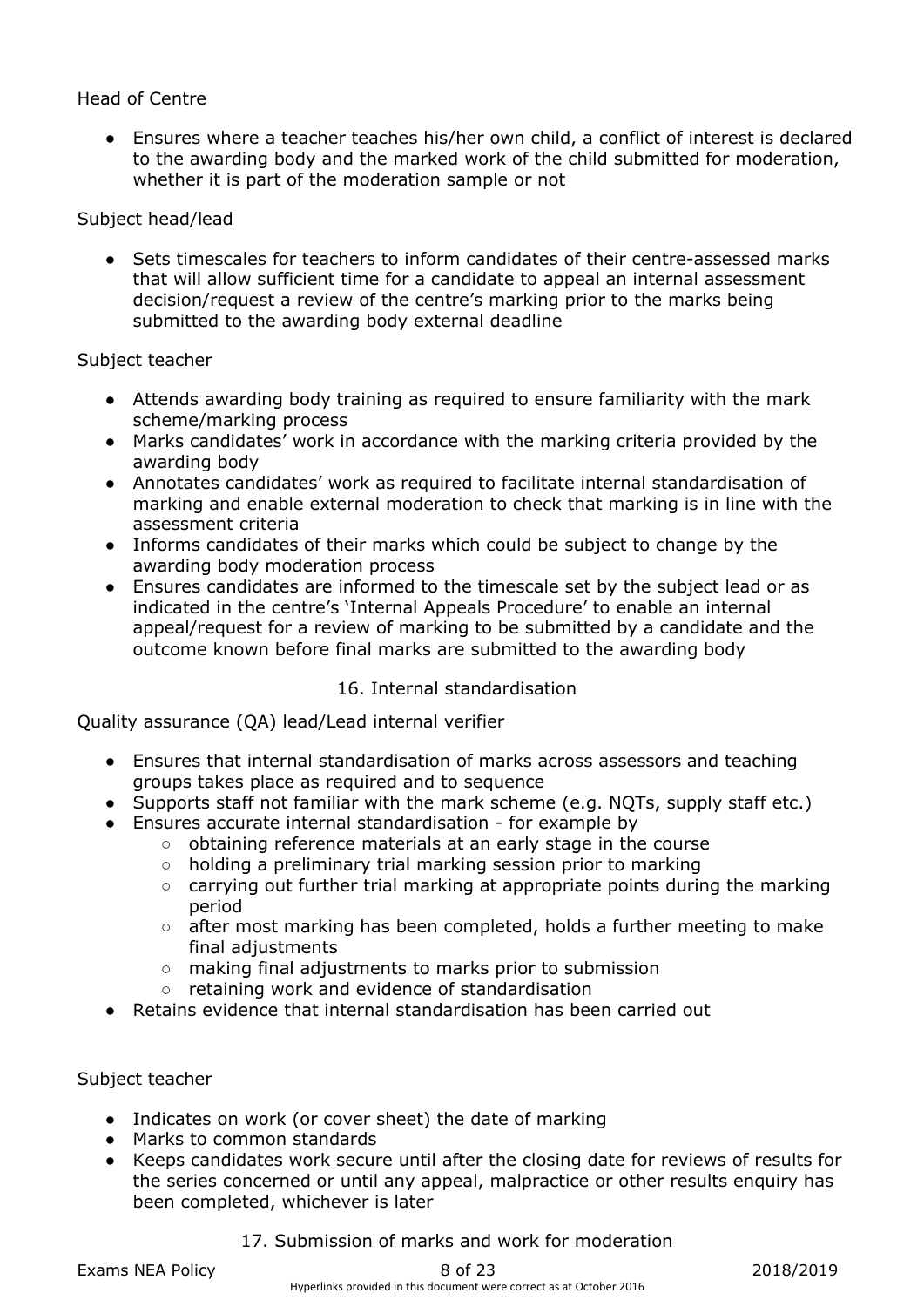Subject teacher

- Provides marks to the exams officer to the internal deadline
- Where responsible for marks input, ensures checks are made that marks for any additional candidates are submitted and ensures mark input is checked before submission to avoid transcription errors
- Provides the moderation sample to the exams officer to the internal deadline
- Ensures that where a candidate's work has been facilitated by a scribe or practical assistant, the relevant completed cover sheet is securely attached to the front of the work and sent to the moderator in addition to the sample requested
- Ensures the moderator is provided with authentication of candidates' work, confirmation that internal standardisation has been undertaken and any other subject-specific information where this may be required

Exams officer

- Inputs and submits marks online via the awarding body secure extranet site, keeping a record of the marks submitted to the external deadline
- Where responsible for marks input, ensures checks are made that marks for any additional candidates are submitted and ensures mark input is checked before submission to avoid transcription errors
- Submits the requested samples of candidates' work to the moderator by the awarding body deadline, keeping a record of the work submitted
- Ensures that for postal moderation
	- work is dispatched in packaging provided by the awarding body
	- moderator label(s) provided by the awarding body are affixed to the packaging
	- proof of dispatch is obtained and kept on file until the successful issue of final results

Through the subject teacher, ensures the moderator is provided with authentication of candidates' work, confirmation that internal standardisation has been undertaken and any other subject-specific information where this may be required

18. Storage and retention of work after submission of marks

Subject teacher

- Keeps a record of names and candidate numbers for candidates whose work was included in the moderation sample
- Retains all marked candidates' work (including any sample returned after moderation) under secure conditions for the required retention period
- Takes steps to protect any work stored electronically from corruption and has a back-up procedure in place
- Retains evidence of work where retention may be a problem (for example, photos of artefacts, etc)

Exams officer

● Ensures any sample returned after moderation is logged and returned to the subject teacher for secure storage and required retention

# **19. External moderation - feedback**

Subject head/lead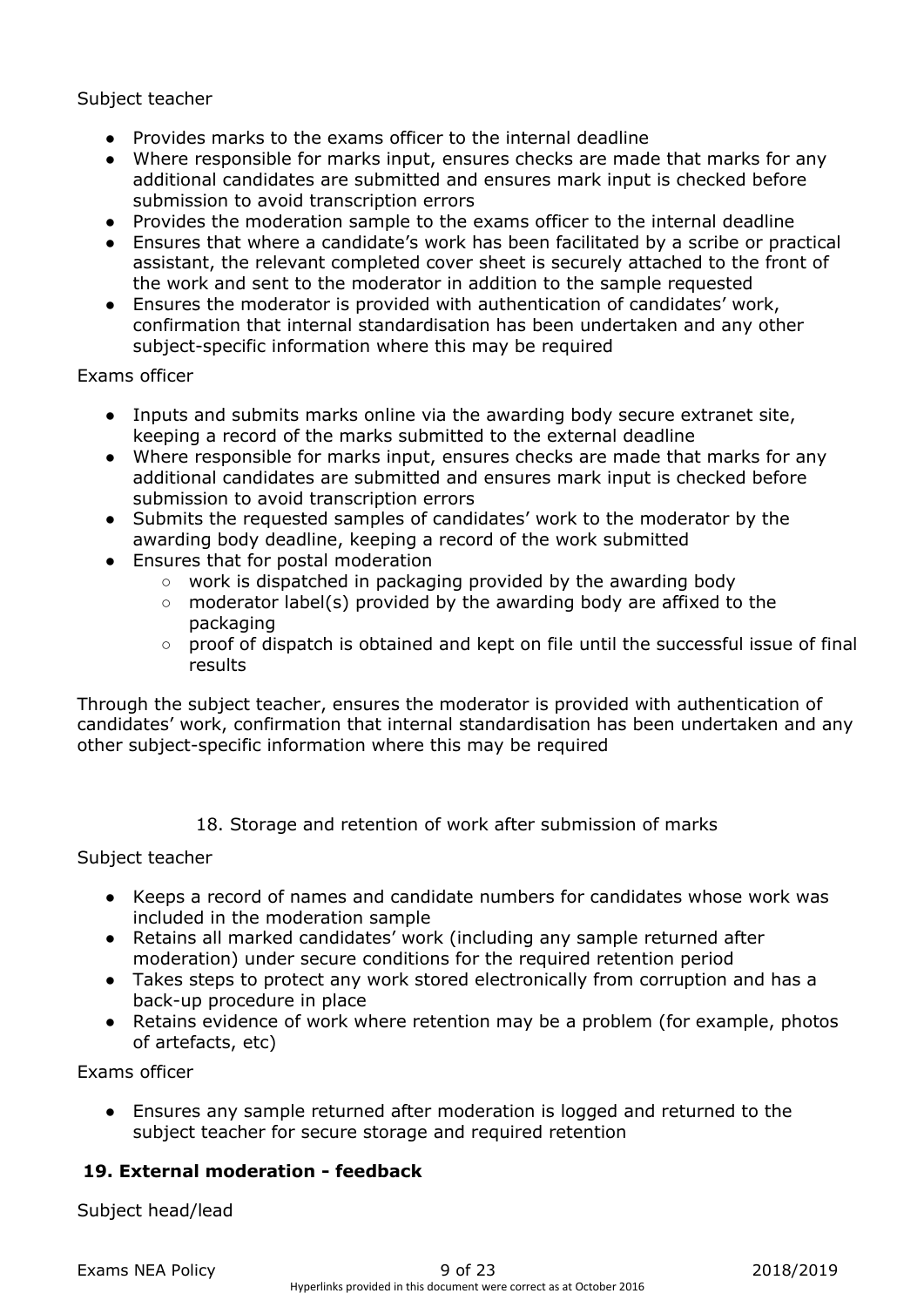- Checks moderator reports and ensures that any remedial action, if necessary, is undertaken before the next examination series
- Exams officer
- Accesses or signposts moderator reports to relevant staff
- Takes remedial action, if necessary, where feedback may relate to centre administration

### **19.1 Access arrangements**

Subject teacher

● Works with the SENCo to ensure any access arrangements for eligible candidates are applied to assessments

Special educational needs coordinator (SENCo)

- Follows the regulations and guidance in the JCQ publication *[Access Arrangements](http://www.jcq.org.uk/exams-office/access-arrangements-and-special-consideration)  [and Reasonable Adjustments](http://www.jcq.org.uk/exams-office/access-arrangements-and-special-consideration)* in relation to non-examination assessments includin[g](https://www.jcq.org.uk/exams-office/access-arrangements-and-special-consideration/regulations-and-guidance) [Reasonable Adjustments for GCE A-level sciences](https://www.jcq.org.uk/exams-office/access-arrangements-and-special-consideration/regulations-and-guidance) – Endorsement of practical skills
- Where arrangements do not undermine the integrity of the qualification and is the candidate's normal way of working, will ensure access arrangements are in place and awarding body approval, where required, has been obtained prior to assessments taking place
- Makes subject teachers aware of any access arrangements for eligible candidates which need to be applied to assessments
- Works with subject teachers to ensure requirements for access arrangement candidates requiring the support of a facilitator in assessments are met
- Ensures that staff acting as an access arrangement facilitator are fully trained in their role

### **19.2 Special consideration and loss of work**

Subject teacher

- Understands that a candidate may be eligible for special consideration in assessments in certain situations where a candidate
	- is absent
	- produces a reduced quantity of work
	- work has been lost
- Liaises with the exams officer when special consideration may need to be applied for a candidate taking assessments
- Liaises with the exams officer to report loss of work to the awarding body.

Exams officer

- Refers to/directs relevant staff to the JCQ publicatio[n](http://www.jcq.org.uk/exams-office/access-arrangements-and-special-consideration) *[A guide to the special](http://www.jcq.org.uk/exams-office/access-arrangements-and-special-consideration)  [consideration process](http://www.jcq.org.uk/exams-office/access-arrangements-and-special-consideration)*
- Where a candidate is eligible, submits an application for special consideration via the awarding body's secure extranet site to the prescribed timescale
- Where application for special consideration via the awarding body's secure extranet site is not applicable, submits the required form to the awarding body to the prescribed timescale
- Keeps required evidence on file to support the application
- Refers to Form 15- JCQ/LCW and where applicable submits to the relevant awarding body

### **19.3 Malpractice**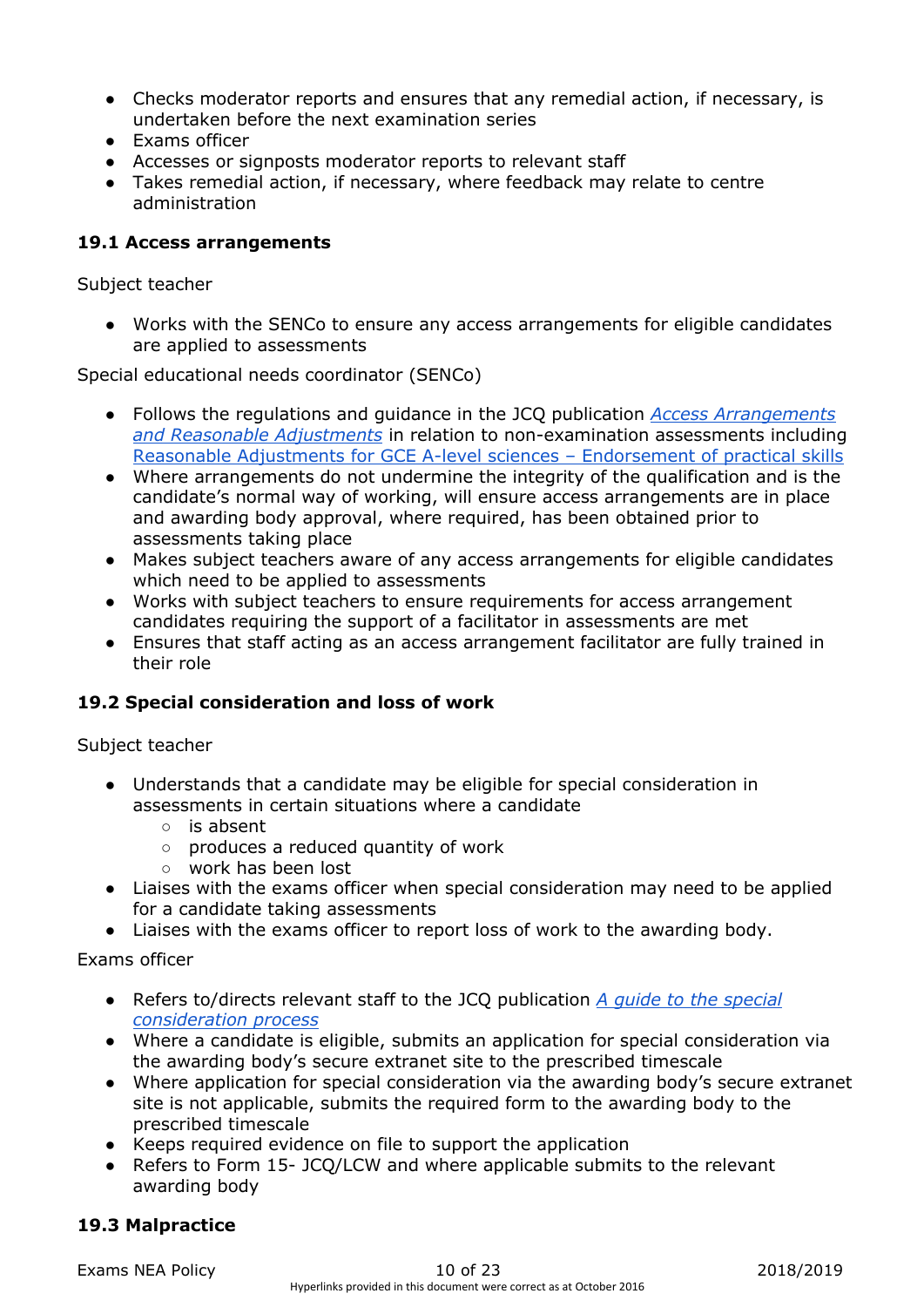Head of centre

- Understands the responsibility to immediately report to the relevant awarding body any alleged, suspected or actual incidents of malpractice involving candidates, teachers, invigilators or other administrative staff
- Is familiar with the JCQ publication *[Suspected Malpractice in Examinations and](http://www.jcq.org.uk/exams-office/malpractice)  [Assessments: Policies and Procedures](http://www.jcq.org.uk/exams-office/malpractice)*
- Ensures that those members of teaching staff involved in the direct supervision of candidates producing non-examination assessment are aware of the potential for malpractice and ensures that teaching staff are reminded that failure to report allegations of malpractice or suspected malpractice constitutes malpractice in itself

Subject teacher

- Is aware of the JC[Q](http://www.jcq.org.uk/exams-office/non-examination-assessments) *[Notice to Centres](http://www.jcq.org.uk/exams-office/non-examination-assessments) – Sharing NEA material and candidates' work*  to mitigate against candidate and centre malpractice.
- Ensures candidates understand the JCQ documen[t](http://www.jcq.org.uk/exams-office/information-for-candidates-documents) *[Information for candidates](http://www.jcq.org.uk/exams-office/information-for-candidates-documents)  [non-examination assessments](http://www.jcq.org.uk/exams-office/information-for-candidates-documents)*
- Ensures candidates understand the JCQ documen[t](http://www.jcq.org.uk/exams-office/information-for-candidates-documents) *[Information for candidates -](http://www.jcq.org.uk/exams-office/information-for-candidates-documents) [Social Media](http://www.jcq.org.uk/exams-office/information-for-candidates-documents)*
- Escalates and reports any alleged, suspected or actual incidents of malpractice involving candidates to the head of centre

Exams officer

- Signposts the JCQ publicatio[n](http://www.jcq.org.uk/exams-office/malpractice) *[Suspected Malpractice in Examinations and](http://www.jcq.org.uk/exams-office/malpractice)  [Assessments: Policies and Procedures](http://www.jcq.org.uk/exams-office/malpractice)* to the head of centre
- Signposts the JC[Q](http://www.jcq.org.uk/exams-office/non-examination-assessments) *Notice to Centres - [Teachers sharing assessment material and](http://www.jcq.org.uk/exams-office/non-examination-assessments)  [candidates' work](http://www.jcq.org.uk/exams-office/non-examination-assessments)* to subject heads
- Signposts candidates to the relevant JCQ information for candidates documents
- Where required, supports the head of centre in investigating and reporting incidents of alleged, suspected or actual malpractice

# **19.4 Post-results services**

Head of centre

- Is familiar with the JCQ publication [Post-Results Services](https://www.jcq.org.uk/exams-office/post-results-services)
- Ensures the centre's *internal appeals procedures* clearly detail the procedure to be followed by candidates (or their parents/carers) appealing against a centre decision not to support a review of results or an appeal

Subject head/lead

● Provides relevant support to subject teachers making decisions about reviews of results

Subject teacher

- Provides advice and guidance to candidates on their results and the post-results services available
- Provides the exams officer with the original sample or relevant sample of candidates' work that may be required for a review of moderation to the internal deadline
- Supports the exams officer in collecting candidate consent where required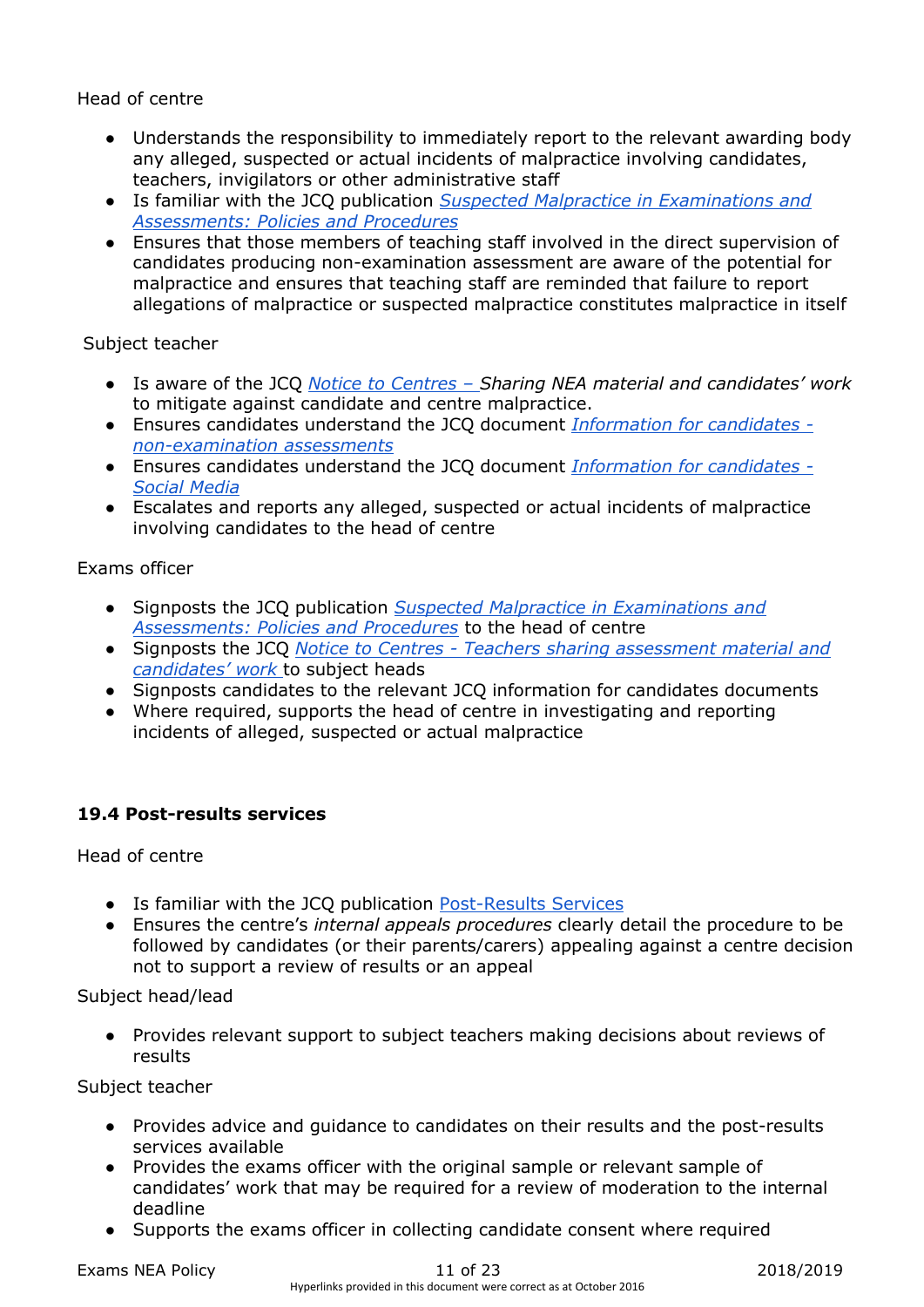### Exams officer

- Is aware of the individual post-results services available for externally assessed and internally assessed components of non-examination assessments as detailed in the JCQ publication [Post-Results Services](https://www.jcq.org.uk/exams-office/post-results-services) (Information and guidance to centres...)
- Provides/signposts relevant centre staff and candidates to post-results services information
- Ensures any requests for post-results services that are available to nonexamination assessments are submitted online via the awarding body secure extranet site to deadline
- Collects candidate consent where required

## **19.5 Practical Skills Endorsement for the A Level Sciences designed for use in England**

Head of centre

- Provides a signed declaration as part of the National Centre Number Register Annual Update, that all reasonable steps have been or will be taken to ensure that all candidates at the centre have had, or will have, the opportunity to undertake the prescribed practical activities
- Ensures new lead teachers undertake the required training provided by the awarding body on the implementation of the practical endorsement
- Ensures relevant centre staff liaise with all relevant parties in relation to arrangements for and conduct of the monitoring visit

Subject head/lead

- Confirms understanding of the *Practical Skills Endorsement for the A Level Sciences designed for use in England* and ensures any relevant JCQ/awarding body instructions are followed
- Ensures where the centre intends to enter candidates for the first time for one or more of the A level subjects, the relevant awarding body will be contacted at the beginning of the course
- Undertakes any training provided by the awarding body on the implementation of the practical endorsement
- Disseminates information to subject teachers ensuring the standards can be applied appropriately
- Liaises with all relevant parties in relation to arrangements for and conduct of the monitoring visit

Subject teacher

- Ensures all the JCQ/awarding body requirements/instructions in relation to the endorsement are known, understood and followed
- Ensures the required arrangements for practical activities are in place
- Provides all the required centre records
- Ensures candidates provide the required records
- Provides any required information to the subject lead regarding the monitoring visit
- Assesses candidates using Common Practical Assessment Criteria (CPAC)
- Applies for an exemption where a candidate cannot access the practical endorsement due to a substantial impairment
- Provides assessment outcomes to the exams officer to the internal deadline

Exams officer

● Follows the awarding body's instructions for the submission of candidates *Pass* or *Not Classified* assessment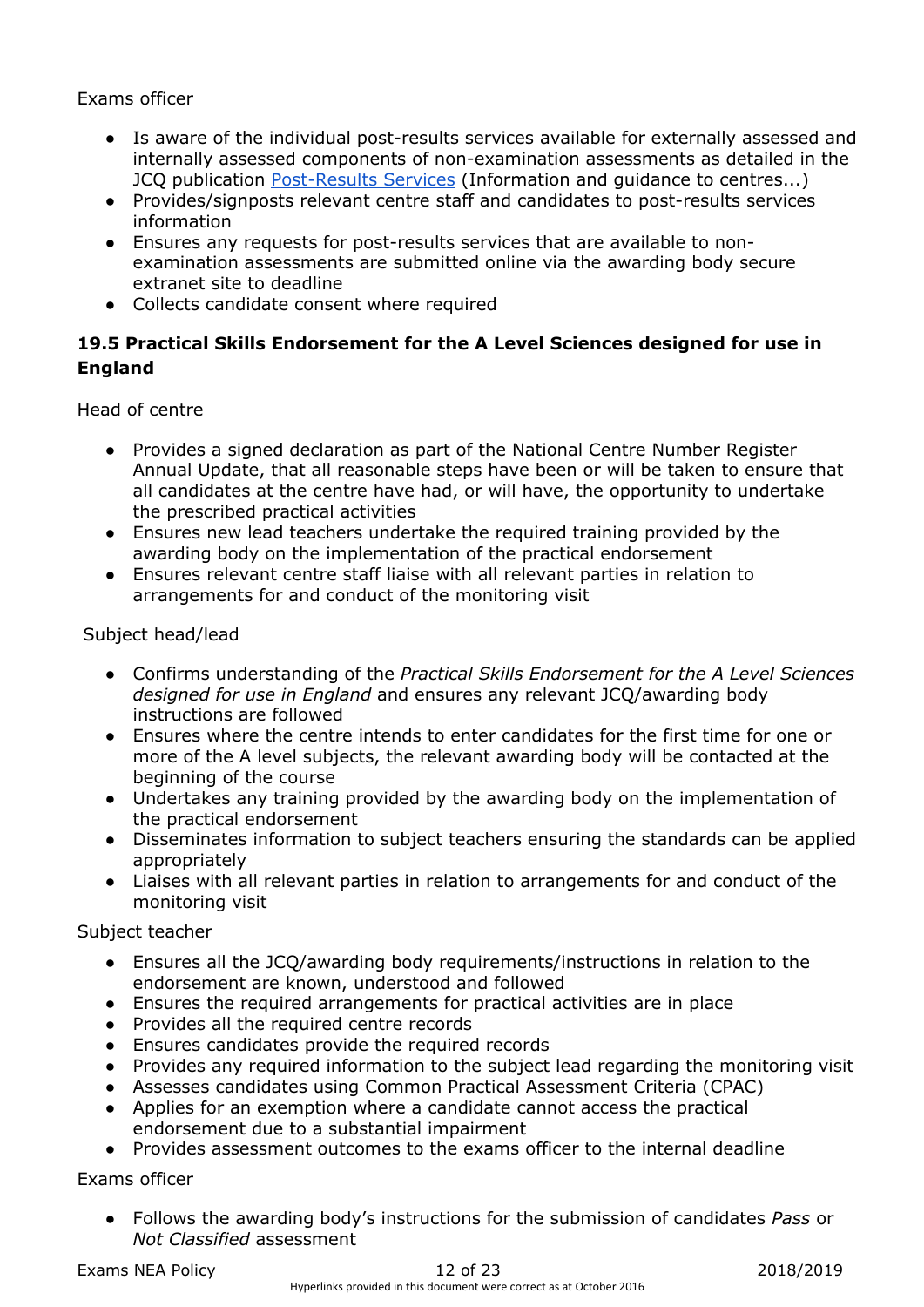### **19.6 Spoken Language Endorsement for GCSE English Language specifications designed for use in England**

Head of centre

● Provides a signed declaration as part of the National Centre Number Register Annual Update, that all reasonable steps have been or will be taken to ensure that all candidates at the centre have had, or will have, the opportunity to undertake the Spoken Language endorsement

Quality assurance (QA) lead/Lead internal verifier

### Subject head/lead

- Confirms understanding of the *Spoken Language Endorsement for GCSE English Language specifications designed for use in England* and ensures any relevant JCQ/awarding body instructions are followed
- Ensures the required task setting and task taking instructions are followed by subject teachers
- Ensures subject teachers assess candidates, either live or from recordings, using the common assessment criteria
- Ensures for monitoring purposes, audio-visual recordings of the presentations of a sample of candidates are provided
- Ensures the appropriate arrangements are in place for internal standardisation of assessments

Subject teacher

- Ensures all the requirements in relation to the endorsement are known and understood
- Follows the required task setting and task taking instructions
- Assesses candidates, either live or from recordings, using the common assessment criteria
- Provides audio-visual recordings of the presentations of a sample of candidates for monitoring purposes
- Follows the awarding body's instructions for the submission of grades (*Pass, Merit, Distinction* or *Not Classified*) and the storage and submission of recordings
- Exams officer
- Follows the awarding body's instructions for the submission of grades recordings

# **20. Management of issues and potential risks associated with non-examination assessments**

| <b>Issue/Risk</b> | Centre actions to manage issue/mitigate Action by<br>risk |  |
|-------------------|-----------------------------------------------------------|--|
| Task setting      |                                                           |  |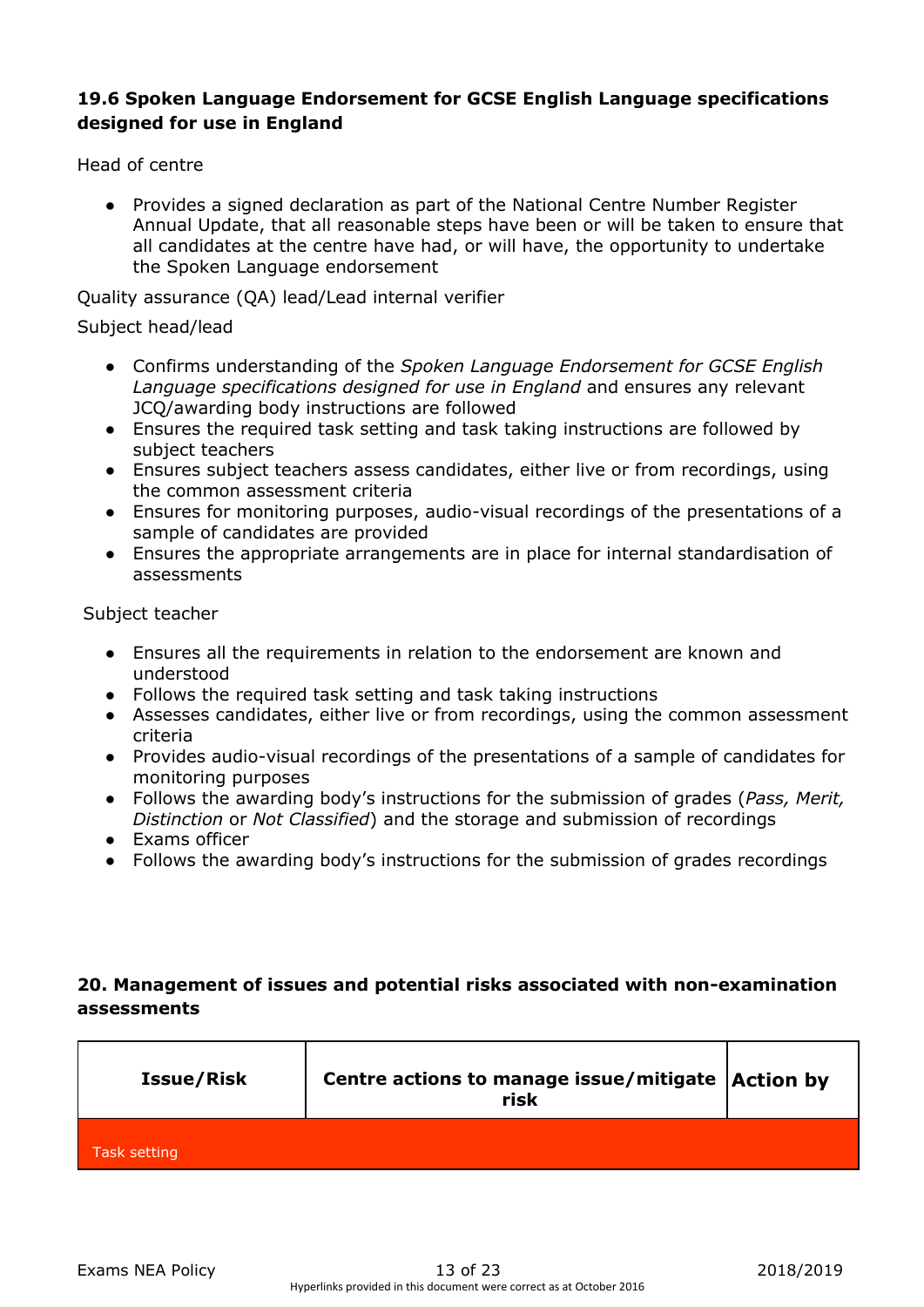| Awarding body set task:<br>IT failure/corruption of<br>task details where set<br>task details accessed | Awarding body key date for<br>accessing/downloading set task noted prior to<br>start of course                                                                                                                        | Subject<br>Teacher &<br><b>EO</b> |
|--------------------------------------------------------------------------------------------------------|-----------------------------------------------------------------------------------------------------------------------------------------------------------------------------------------------------------------------|-----------------------------------|
| from the awarding body<br>online                                                                       | IT systems checked prior to key date                                                                                                                                                                                  | IT Manager                        |
|                                                                                                        | Alternative IT system used to gain access                                                                                                                                                                             | IT Manager                        |
|                                                                                                        | Awarding body contacted to request direct email<br>of task details                                                                                                                                                    | EO                                |
| Centre set task: Subject<br>teacher fails to meet the<br>assessment criteria as                        | Ensures that subject teachers access awarding<br>body training information, practice materials, etc                                                                                                                   | HoD                               |
| detailed in the<br>specification                                                                       | Ensures subject teachers understand the task<br>setting arrangements as defined in the awarding<br>body's specification                                                                                               | HoD                               |
|                                                                                                        | Samples assessment criteria in the centre set task                                                                                                                                                                    | HoD                               |
| Candidates do not<br>understand the marking<br>criteria and what they<br>need to do to gain credit     | A simplified version of the awarding body's<br>marking criteria described in the specification that<br>is not specific to the work of an individual<br>candidate or group of candidates is produced for<br>candidates | Subject<br>Teacher                |
|                                                                                                        | All candidates understand the marking criteria<br>Candidates confirm they understand the marking<br>criteria                                                                                                          | Subject<br>Teacher                |
| Subject teacher long<br>term absence during the<br>task setting stage                                  | See centre's exam contingency plan - Teaching<br>staff extended absence at key points in the exam<br>cycle                                                                                                            | <b>SLT &amp; HoD</b>              |
| Issuing of tasks                                                                                       |                                                                                                                                                                                                                       |                                   |
| Task for legacy<br>specification given to<br>candidates undertaking<br>new specification               | Ensures subject teachers take care to distinguish<br>between requirements/tasks for legacy<br>specifications and requirements/tasks for new<br>specifications                                                         | HoD                               |
|                                                                                                        | Awarding body guidance sought where this issue<br>remains unresolved                                                                                                                                                  | EO & HoD                          |
| Awarding body set task<br>not issued to candidates<br>on time                                          | Awarding body key date for accessing set task as<br>detailed in the specification noted prior to start of<br>course                                                                                                   | Subject<br>Teacher/Ho<br>D        |
|                                                                                                        | Course information issued to candidates contains<br>details when set task will be issued and needs to<br>be completed by                                                                                              | Subject<br>Teacher                |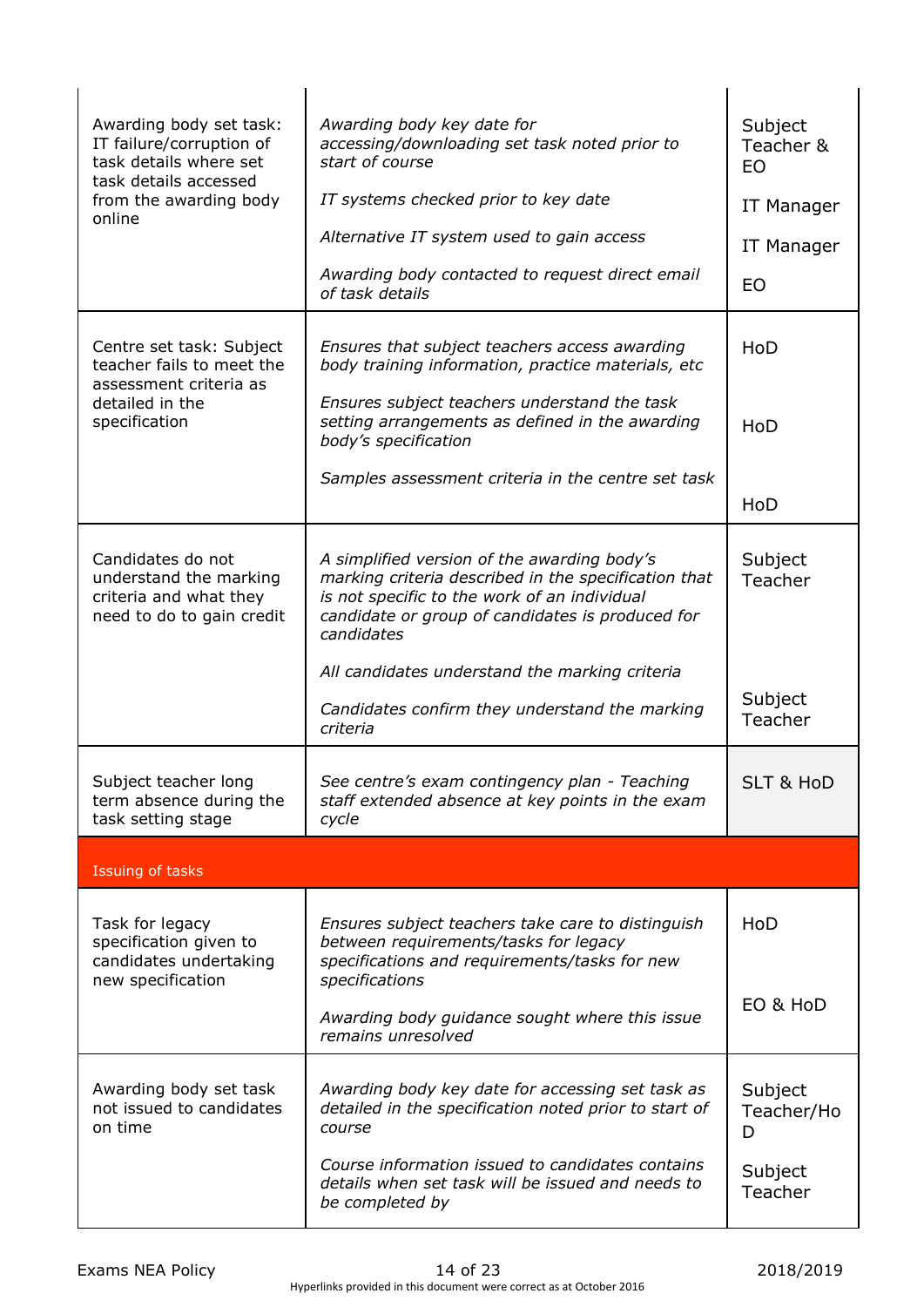|                                                                                                                                                                                     | Set task accessed well in advance to allow time for<br>planning, resourcing and teaching                                                                                                                                                                                                                             | Subject<br>Teacher                                            |
|-------------------------------------------------------------------------------------------------------------------------------------------------------------------------------------|----------------------------------------------------------------------------------------------------------------------------------------------------------------------------------------------------------------------------------------------------------------------------------------------------------------------|---------------------------------------------------------------|
| The wrong task is given<br>to candidates                                                                                                                                            | Ensures course planning and information taken<br>from the awarding body's specification confirms<br>the correct task will be issued to candidates<br>Awarding body guidance sought where this issue<br>remains unresolved                                                                                            | Subject<br>Teacher &<br>HoD<br>EO & HoD                       |
| Subject teacher long<br>term absence during the<br>issuing of tasks stage                                                                                                           | See centre's exam contingency plan - Teaching<br>staff extended absence at key points in the exam<br>cycle                                                                                                                                                                                                           | <b>SLT &amp; HoD</b>                                          |
| A candidate (or<br>parent/carer) expresses<br>concern about<br>safeguarding,<br>confidentiality or faith in<br>undertaking a task such<br>as a presentation that<br>may be recorded | Ensures the candidate's presentation does not<br>form part of the sample which will be recorded<br>Contacts the awarding body at the earliest<br>opportunity where unable to record the required<br>number of candidates for the monitoring sample                                                                   | HoD <sub>&amp;</sub><br>Subject<br>Teacher<br>EO              |
|                                                                                                                                                                                     |                                                                                                                                                                                                                                                                                                                      |                                                               |
| <b>Task taking</b>                                                                                                                                                                  |                                                                                                                                                                                                                                                                                                                      |                                                               |
| Supervision                                                                                                                                                                         |                                                                                                                                                                                                                                                                                                                      |                                                               |
| Planned assessments<br>clash with other centre or<br>candidate activities                                                                                                           | Assessment plan identified for the start of the<br>course<br>Assessment dates/periods included in centre wide<br>calendar                                                                                                                                                                                            | HoD<br><b>SLT</b>                                             |
| Rooms or facilities<br>inadequate for candidates<br>to take tasks under<br>appropriate supervision                                                                                  | Timetabling organised to allocate appropriate<br>rooms and IT facilities for the start of the course<br>Staggered sessions arranged where IT facilities<br>insufficient for number of candidates<br>Whole cohort to undertake written task in large<br>exam venue at the same time (exam conditions do<br>not apply) | HoD &<br>Subject<br>Teacher<br>Subject<br>Teacher<br>HoD & EO |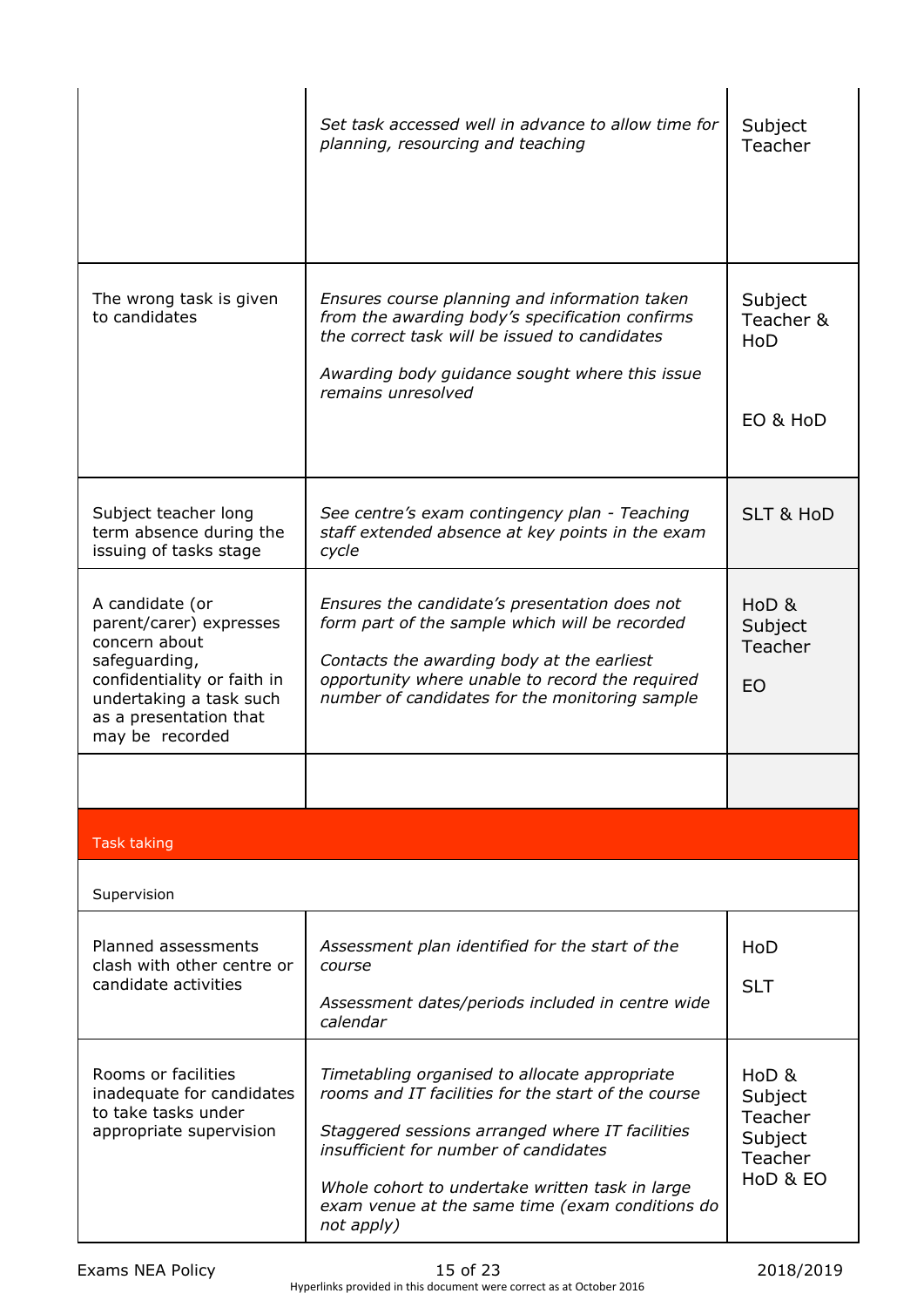| Insufficient supervision of<br>candidates to enable<br>work to be authenticated                                           | Confirm subject teachers are aware of and follow<br>the current JCQ publication Instructions for<br>conducting non-examination assessments and any<br>other specific instructions detailed in the awarding<br>body's specification in relation to the supervision<br>of candidates                                                                                                                                                                                                                                                                               | HoD & EO                                                      |
|---------------------------------------------------------------------------------------------------------------------------|------------------------------------------------------------------------------------------------------------------------------------------------------------------------------------------------------------------------------------------------------------------------------------------------------------------------------------------------------------------------------------------------------------------------------------------------------------------------------------------------------------------------------------------------------------------|---------------------------------------------------------------|
|                                                                                                                           | Confirm subject teachers understand their role<br>and responsibilities as detailed in the centre's non-<br>examination assessment policy                                                                                                                                                                                                                                                                                                                                                                                                                         | HoD                                                           |
|                                                                                                                           |                                                                                                                                                                                                                                                                                                                                                                                                                                                                                                                                                                  |                                                               |
| A candidate is suspected<br>of malpractice prior to<br>submitting their work for<br>assessment                            | Instructions and processes in the current JCQ<br>publication Instructions for conducting non-<br>examination assessments (chapter 9 Malpractice)<br>are followed                                                                                                                                                                                                                                                                                                                                                                                                 | SLT & EO                                                      |
|                                                                                                                           | An internal investigation and where appropriate<br>internal disciplinary procedures are followed                                                                                                                                                                                                                                                                                                                                                                                                                                                                 |                                                               |
| Access arrangements<br>were not put in place for<br>an assessment where a<br>candidate is approved for<br>arrangements    | Relevant staff are signposted to the JCQ<br>publication A guide to the special consideration<br>process (chapter 2), to determine the process to<br>be followed to apply for special consideration for<br>the candidate                                                                                                                                                                                                                                                                                                                                          | <b>SENCO &amp;</b><br>EO                                      |
| Advice and feedback                                                                                                       |                                                                                                                                                                                                                                                                                                                                                                                                                                                                                                                                                                  |                                                               |
| Candidate claims<br>appropriate advice and<br>feedback not given by<br>subject teacher prior to<br>starting on their work | Ensures a centre-wide process is in place for<br>subject teachers to record all information provided<br>to candidates before work begins as part of the<br>centre's quality assurance procedures<br>Regular monitoring of subject teacher completed<br>records and sign-off to confirm monitoring activity<br>Full records kept detailing all information and<br>advice given to candidates prior to starting on<br>their work as appropriate to the subject and<br>component<br>Candidate confirms advice and feedback given<br>prior to starting on their work | <b>SLT</b><br>HoD<br>Subject<br>Teacher<br>Subject<br>Teacher |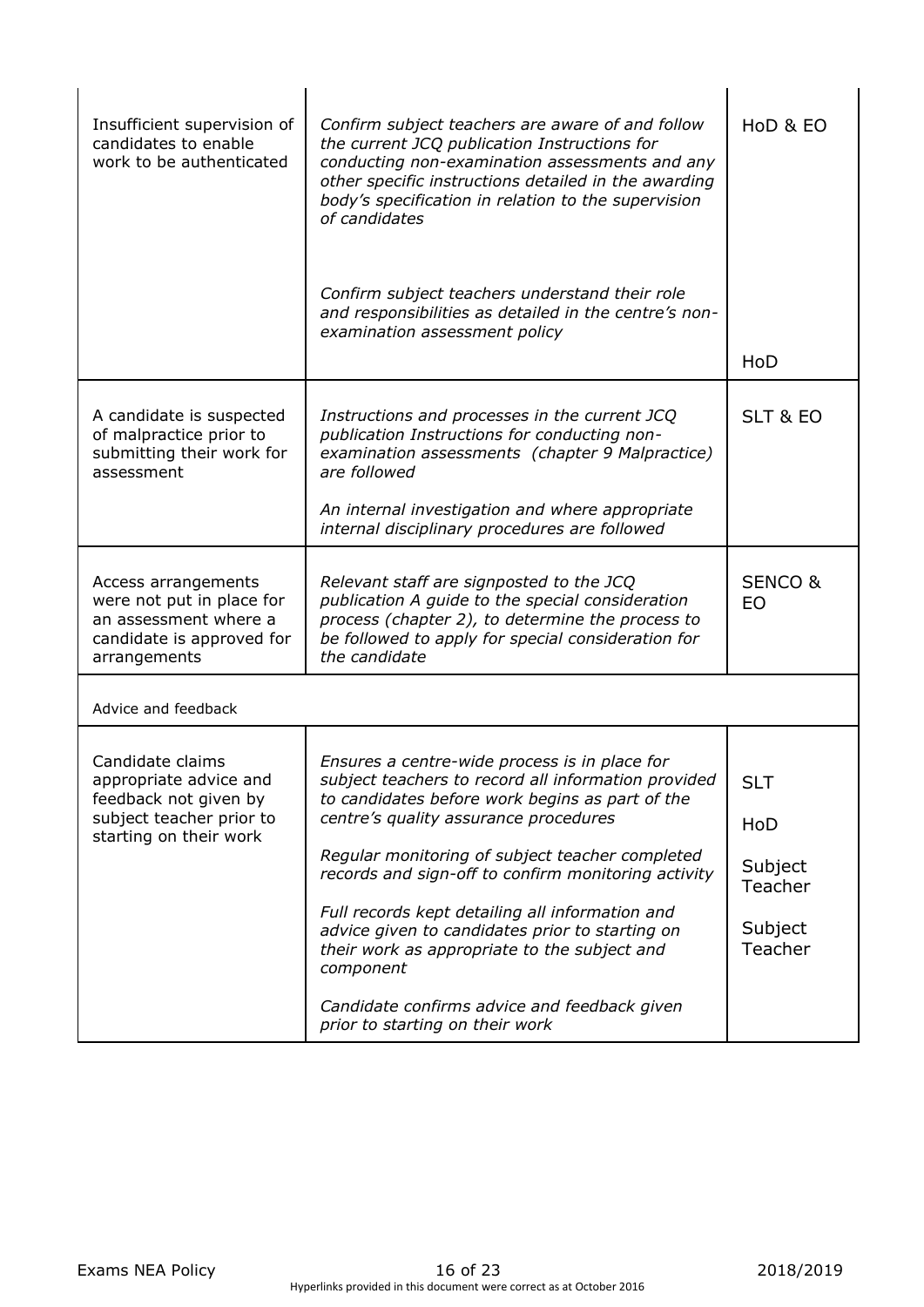| Candidate claims no<br>advice and feedback<br>given by subject teacher<br>during the task-taking<br>stage | Ensures a centre-wide process is in place for<br>subject teachers to record all advice and feedback<br>provided to candidates during the task-taking<br>stage as part of the centre's quality assurance<br>procedures<br>Regular monitoring of subject teacher completed<br>records and sign-off to confirm monitoring activity<br>Full records kept detailing all advice and feedback<br>given to candidates during the task-taking stage<br>as appropriate to the subject and component | <b>SLT</b><br>HoD  |
|-----------------------------------------------------------------------------------------------------------|-------------------------------------------------------------------------------------------------------------------------------------------------------------------------------------------------------------------------------------------------------------------------------------------------------------------------------------------------------------------------------------------------------------------------------------------------------------------------------------------|--------------------|
|                                                                                                           | Candidate confirms advice and feedback given<br>during the task-taking stage                                                                                                                                                                                                                                                                                                                                                                                                              | Subject<br>Teacher |
|                                                                                                           |                                                                                                                                                                                                                                                                                                                                                                                                                                                                                           | Subject<br>Teacher |
| A third party claims that<br>assistance was given to<br>candidates by the subject                         | An investigation is conducted; candidates and<br>subject teacher are interviewed and statements<br>recorded where relevant                                                                                                                                                                                                                                                                                                                                                                | <b>SLT</b>         |
| teacher over and above<br>that allowed in the<br>regulations and<br>specification                         | Records as detailed above are provided to confirm<br>all assistance given                                                                                                                                                                                                                                                                                                                                                                                                                 | <b>EO</b>          |
|                                                                                                           | Where appropriate, a suspected malpractice report<br>is submitted to the awarding body                                                                                                                                                                                                                                                                                                                                                                                                    |                    |
| Candidate does not<br>reference information<br>from published source                                      | Candidate is advised at a general level to<br>reference information before work is submitted for<br>formal assessment                                                                                                                                                                                                                                                                                                                                                                     |                    |
|                                                                                                           | Candidate is again referred to the JCQ document<br>Information for candidates: non-examination<br>assessments                                                                                                                                                                                                                                                                                                                                                                             | Subject<br>Teacher |
|                                                                                                           | Candidate's detailed record of his/her own<br>research, planning, resources, etc, is regularly<br>checked to ensure continued completion                                                                                                                                                                                                                                                                                                                                                  |                    |
| Candidate does not set<br>out references as<br>required                                                   | Candidate is advised at a general level to review<br>and re-draft the set out of references before work<br>is submitted for formal assessment                                                                                                                                                                                                                                                                                                                                             |                    |
|                                                                                                           | Candidate is again referred to the JCQ document<br>Information for candidates: non-examination<br>assessments                                                                                                                                                                                                                                                                                                                                                                             | Subject            |
|                                                                                                           | Candidate's detailed record of his/her own<br>research, planning, resources, etc, is regularly<br>checked to ensure continued completion                                                                                                                                                                                                                                                                                                                                                  | Teacher            |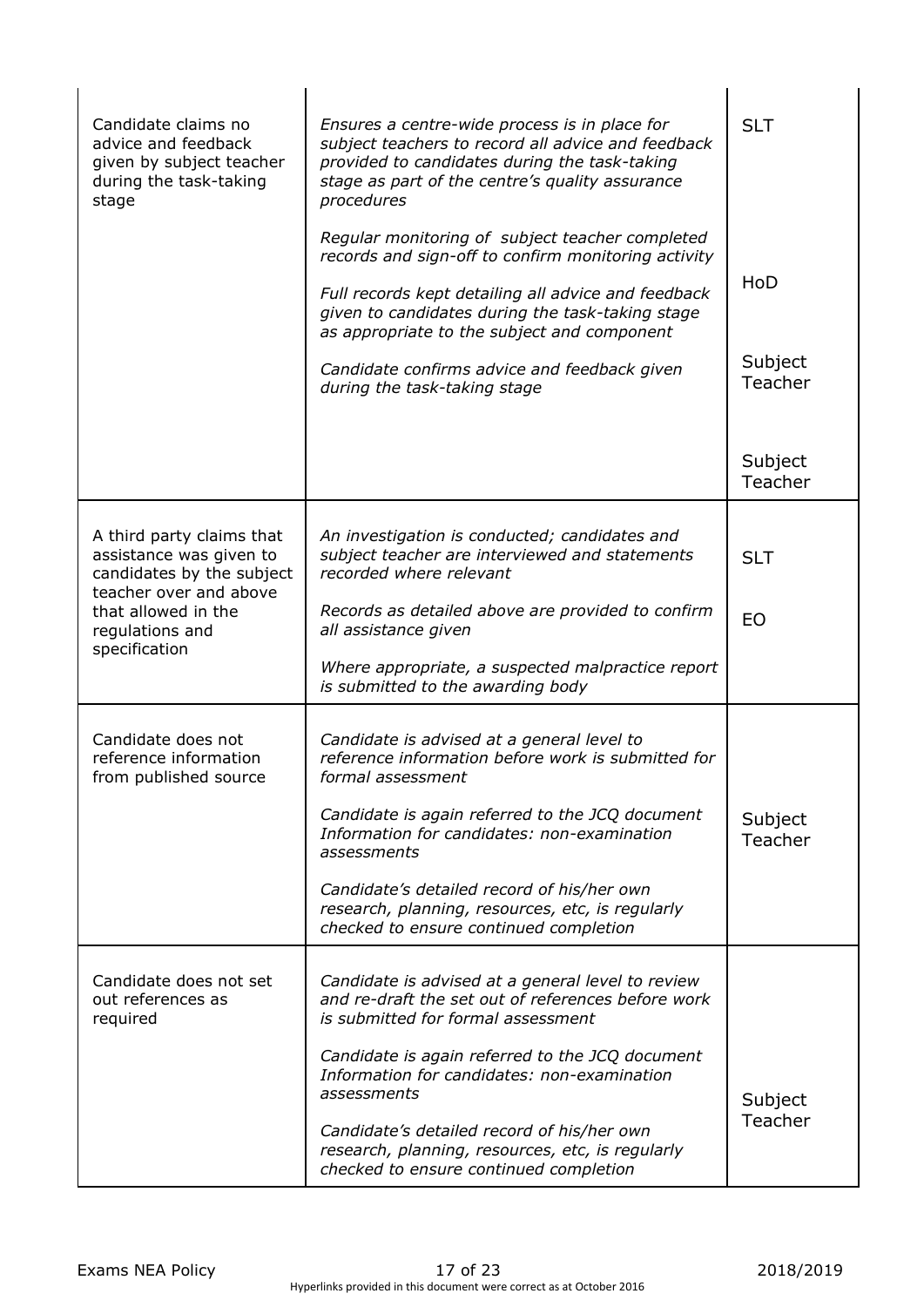| Candidate joins the<br>course late after formally<br>supervised task taking<br>has started | A separate supervised session(s) is arranged for<br>the candidate to catch up                                                                                                                                                                                                                                                                    | Subject<br>Teacher   |
|--------------------------------------------------------------------------------------------|--------------------------------------------------------------------------------------------------------------------------------------------------------------------------------------------------------------------------------------------------------------------------------------------------------------------------------------------------|----------------------|
| Candidate moves to<br>another centre during the<br>course                                  | Awarding body guidance is sought to determine<br>what can be done depending on the stage at<br>which the move takes place                                                                                                                                                                                                                        | <b>EO</b>            |
| An excluded pupil wants<br>to complete his/her non-<br>examination<br>assessment(s)        | The awarding body specification is checked to<br>determine if the specification is available to a<br>candidate outside mainstream education<br>If so, arrangements for supervision, authentication<br>and marking are made separately for the<br>candidate                                                                                       | <b>EO</b><br>Subject |
|                                                                                            |                                                                                                                                                                                                                                                                                                                                                  | Teacher              |
| Resources                                                                                  |                                                                                                                                                                                                                                                                                                                                                  |                      |
| A candidate augments<br>notes and resources<br>between formally<br>supervised sessions     | Preparatory notes and the work to be assessed are<br>collected in and kept secure between formally<br>supervised sessions                                                                                                                                                                                                                        |                      |
|                                                                                            | Where memory sticks are used by candidates,<br>these are collected in and kept secure between<br>formally supervised sessions                                                                                                                                                                                                                    | Subject<br>Teacher   |
| A candidate fails to<br>acknowledge sources on<br>work that is submitted<br>for assessment | Candidate's detailed record of his/her own<br>research, planning, resources, etc, is checked to<br>confirm all the sources used, including books,<br>websites and audio/visual resources<br>Awarding body guidance is sought on whether the<br>work of the candidate should be marked where<br>candidate's detailed records acknowledges sources | Subject<br>Teacher   |
|                                                                                            | appropriately<br>Where confirmation is unavailable from<br>candidate's records, awarding body guidance is<br>sought and/or a mark of zero is submitted to the<br>awarding body for the candidate                                                                                                                                                 |                      |
| Word and time limits                                                                       |                                                                                                                                                                                                                                                                                                                                                  |                      |
| A candidate is penalised<br>by the awarding body for<br>exceeding word or time<br>limits   | Records confirm the awarding body specification<br>has been checked to determine if word or time<br>limits are mandatory<br>Where limits are for guidance only, candidates are<br>discouraged from exceeding them                                                                                                                                | Subject<br>Teacher   |
|                                                                                            |                                                                                                                                                                                                                                                                                                                                                  |                      |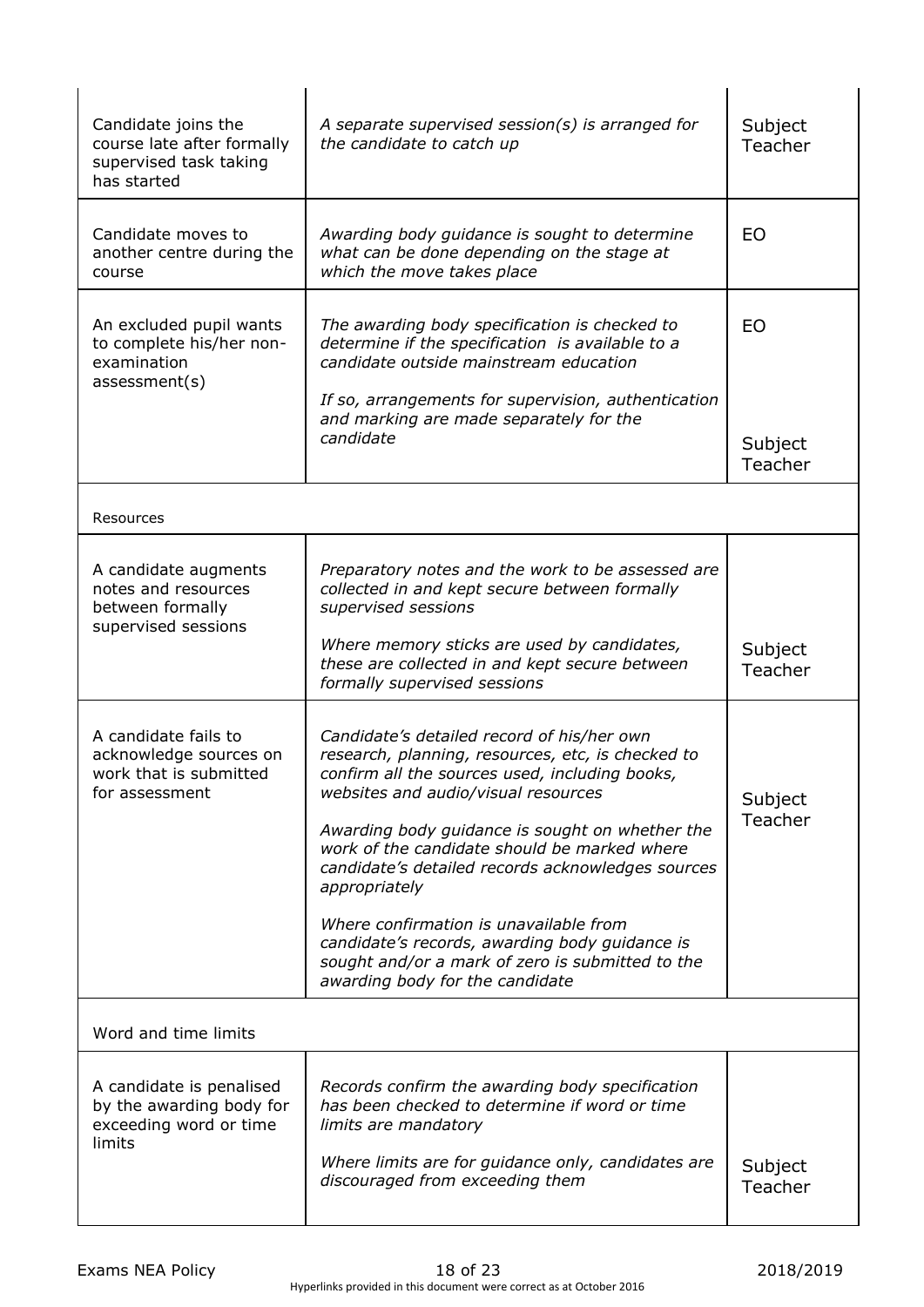|                                                                                                                                                                 | Candidates confirm any information provided to<br>them on word or time limits is known and<br>understood                                                                                                                                                                                                                                                                                                                                                                                                                                                                                                                                                 |                                                     |
|-----------------------------------------------------------------------------------------------------------------------------------------------------------------|----------------------------------------------------------------------------------------------------------------------------------------------------------------------------------------------------------------------------------------------------------------------------------------------------------------------------------------------------------------------------------------------------------------------------------------------------------------------------------------------------------------------------------------------------------------------------------------------------------------------------------------------------------|-----------------------------------------------------|
| Collaboration and group work                                                                                                                                    |                                                                                                                                                                                                                                                                                                                                                                                                                                                                                                                                                                                                                                                          |                                                     |
| Candidates have worked<br>in groups where the<br>awarding body<br>specification states this is<br>not permitted                                                 | Records confirm the awarding body specification<br>has been checked to determine if group work is<br>permitted<br>Awarding body guidance sought where this issue<br>remains unresolved                                                                                                                                                                                                                                                                                                                                                                                                                                                                   | Subject<br>Teacher<br>EO                            |
| Authentication procedures                                                                                                                                       |                                                                                                                                                                                                                                                                                                                                                                                                                                                                                                                                                                                                                                                          |                                                     |
| A teacher has doubts<br>about the authenticity of<br>the work submitted by a<br>candidate for internal<br>assessment<br>Candidate plagiarises<br>other material | Records confirm subject staff have been made<br>aware of the JCQ document Teachers sharing<br>assessment material and candidates' work<br>Records confirm that candidates have been issued<br>with the current JCQ document Information for<br>candidates: non-examination assessments<br>Candidates confirm that they understand what<br>they need to do to comply with the regulations for<br>non-examination assessments as outlined in the<br>JCQ document Information for candidates: non-<br>examination assessments<br>The candidate's work is not accepted for<br>assessment<br>A mark of zero is recorded and submitted to the<br>awarding body | EO<br>EO<br>EO<br>Subject<br>Teacher &<br><b>EO</b> |
| Candidate does not sign<br>their authentication<br>statement/declaration                                                                                        | Records confirm that candidates have been issued<br>with the current JCQ document Information for<br>candidates: non-examination assessments<br>Candidates confirm they understand what they<br>need to do to comply with the regulations as<br>outlined in the JCQ document Information for<br>candidates: non-examination assessments<br>Declaration is checked for signature before<br>accepting the work of a candidate for formal<br>assessment                                                                                                                                                                                                     | Subject<br>Teacher                                  |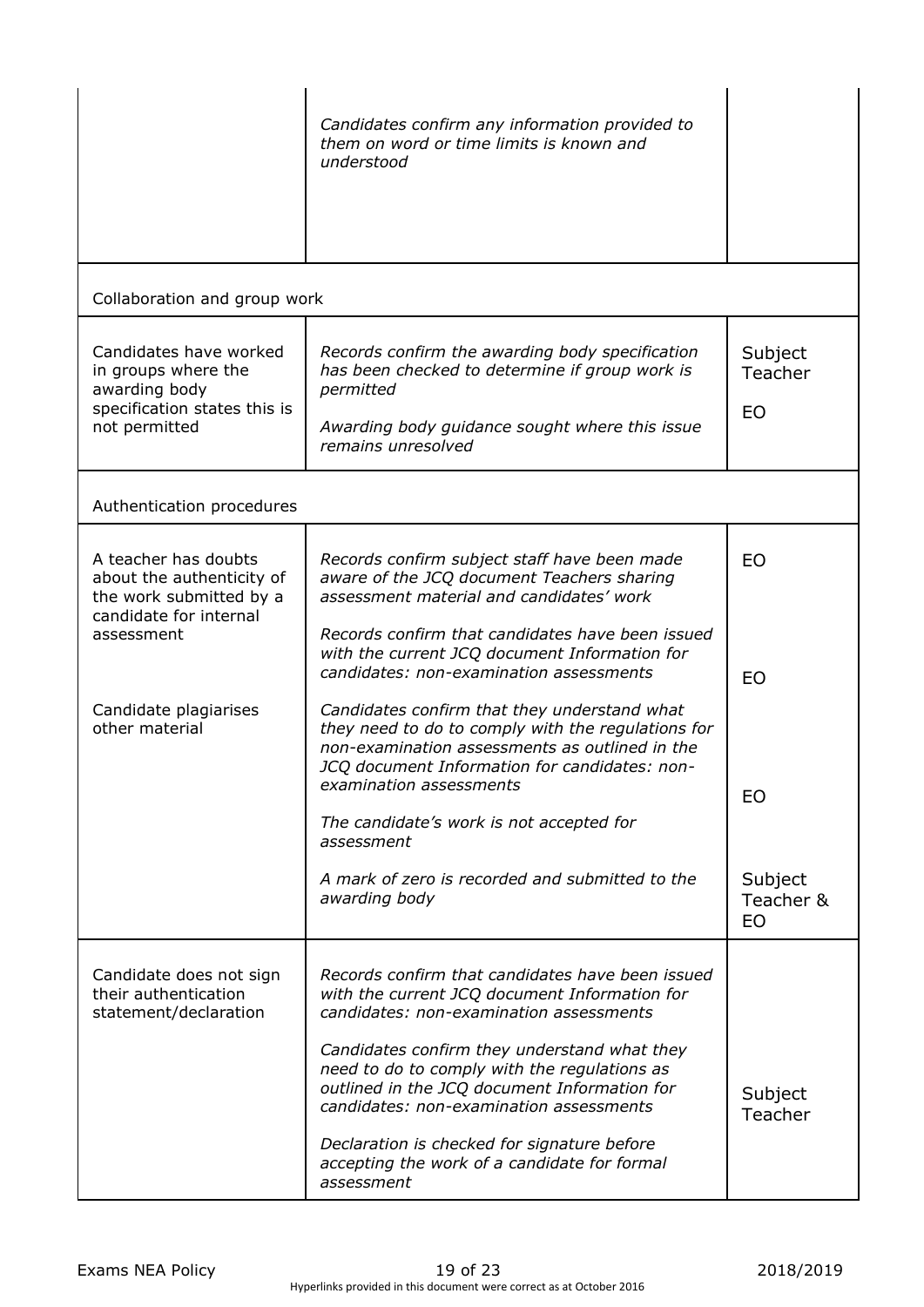| Presentation of work                                                                                                                              |                                                                                                                                                                                                                                                                                                                                                                                   |                                   |
|---------------------------------------------------------------------------------------------------------------------------------------------------|-----------------------------------------------------------------------------------------------------------------------------------------------------------------------------------------------------------------------------------------------------------------------------------------------------------------------------------------------------------------------------------|-----------------------------------|
| Candidate does not fully<br>complete the awarding<br>body's cover sheet that is<br>attached to their worked<br>submitted for formal<br>assessment | Cover sheet is checked to ensure it is fully<br>completed before accepting the work of a<br>candidate for formal assessment                                                                                                                                                                                                                                                       | Subject<br>Teacher &<br><b>EO</b> |
| Keeping materials secure                                                                                                                          |                                                                                                                                                                                                                                                                                                                                                                                   |                                   |
| Candidates work between<br>formal supervised<br>sessions is not securely                                                                          | Subject teachers are aware of and follow current<br>JCQ publication Instructions for conducting non-<br>examination assessments                                                                                                                                                                                                                                                   | <b>EO</b>                         |
| stored                                                                                                                                            | Regular monitoring ensures subject teacher use of<br>appropriate secure storage                                                                                                                                                                                                                                                                                                   | HoD                               |
| Task marking - externally assessed components                                                                                                     |                                                                                                                                                                                                                                                                                                                                                                                   |                                   |
| A candidate is absent on<br>the day of the examiner<br>visit for an acceptable<br>reason                                                          | Awarding body guidance is sought to determine if<br>alternative assessment arrangements can be<br>made for the candidate<br>If not, eligibility for special consideration is<br>explored and a request submitted to the awarding<br>body where appropriate                                                                                                                        | Subject<br>Teacher &<br>EO        |
| A candidate is absent on<br>the day of the examiner<br>visit for an unacceptable<br>reason                                                        | The candidate is marked absent on the attendance<br>register                                                                                                                                                                                                                                                                                                                      | Subject<br>Teacher                |
| Task marking - internally assessed components                                                                                                     |                                                                                                                                                                                                                                                                                                                                                                                   |                                   |
| A candidate submits little<br>or no work                                                                                                          | Where a candidate submits no work, the candidate<br>is recorded as absent when marks are submitted<br>to the awarding body<br>Where a candidate submits little work, the work<br>produced is assessed against the assessment<br>criteria and a mark allocated appropriately; where<br>the work does not meet any of the assessment<br>criteria a mark of zero is submitted to the | Subject<br>Teacher                |
| A candidate is unable to<br>finish their work for<br>unforeseen reason                                                                            | awarding body<br>Relevant staff are signposted to the JCQ<br>publication A guide to the special consideration<br>process (chapter 5), to determine eligibility and                                                                                                                                                                                                                | EO                                |
|                                                                                                                                                   | the process to be followed for shortfall in work                                                                                                                                                                                                                                                                                                                                  |                                   |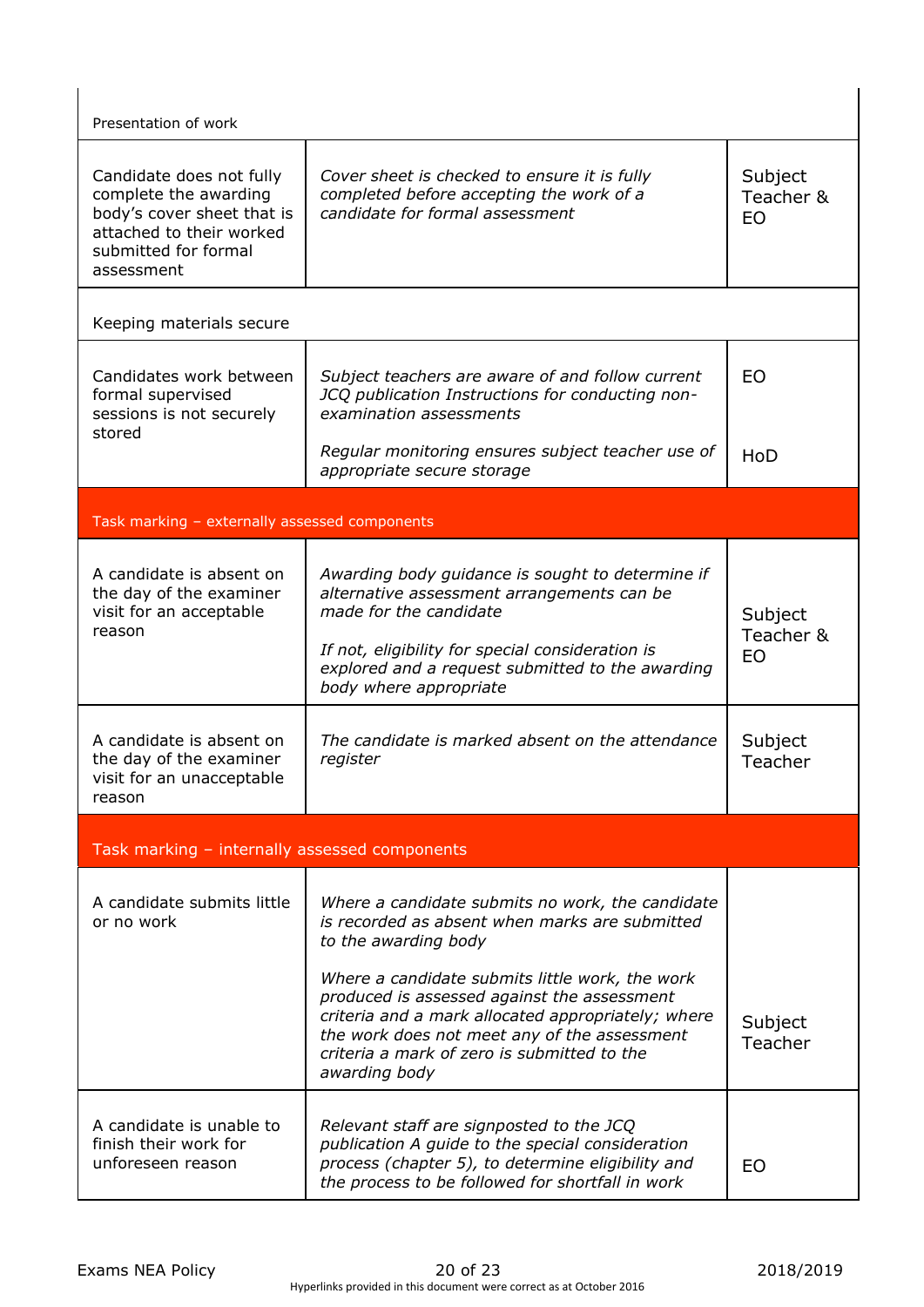| The work of a candidate<br>is lost or damaged                                                     | Relevant staff are signposted to the JCQ<br>publication Instructions for conducting non-<br>examination assessments (section 8), to<br>determine eligibility and the process to be followed<br>for lost or damaged work                                                                                                                                                                 | EO                              |
|---------------------------------------------------------------------------------------------------|-----------------------------------------------------------------------------------------------------------------------------------------------------------------------------------------------------------------------------------------------------------------------------------------------------------------------------------------------------------------------------------------|---------------------------------|
| Candidate malpractice is<br>discovered                                                            | Instructions and processes in the current JCQ<br>publication Instructions for conducting non-<br>examination assessments (chapter 9 Malpractice)<br>are followed<br>Investigation and reporting procedures in the<br>current JCQ publication Suspected Malpractice in<br>Examinations and Assessments are followed<br>Appropriate internal disciplinary procedures are<br>also followed | SLT & EO                        |
| A teacher marks the work<br>of his/her own child                                                  | A conflict of interest is declared by informing the<br>awarding body that a teacher is teaching his/her<br>own child at the start of the course<br>Marked work of said child is submitted for<br>moderation whether part of the sample requested<br>or not                                                                                                                              | <b>EO</b><br><b>EO</b>          |
| An extension to the<br>deadline for submission<br>of marks is required for a<br>legitimate reason | Awarding body is contacted to determine if an<br>extension can be granted<br>Relevant staff are signposted to the JCQ<br>publication A guide to the special consideration<br>process (chapter 5), to determine eligibility and<br>the process to be followed for non-examination<br>assessment extension                                                                                | Subject<br>Teacher &<br>EO      |
| After submission of<br>marks, it is discovered<br>that the wrong task was<br>given to candidates  | Awarding body is contacted for guidance<br>Relevant staff are signposted to the JCQ<br>publication A guide to the special consideration<br>process (chapter 2), to determine eligibility and<br>the process to be followed to apply for special<br>consideration for candidates                                                                                                         | Subject<br>Teacher<br><b>EO</b> |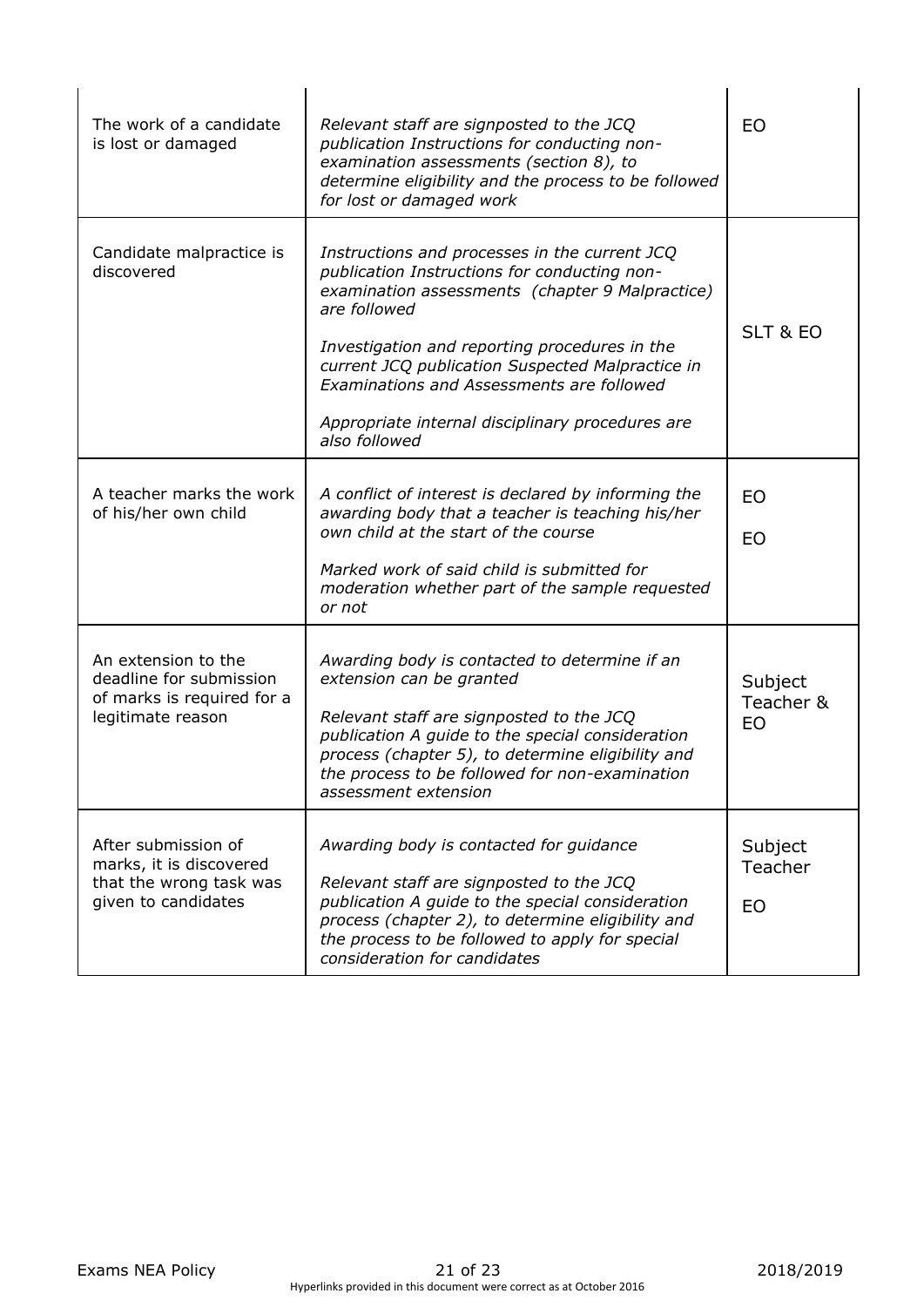| A candidate wishes to<br>appeal the marks/request<br>a review of the marks<br>awarded for their work by<br>their teacher | Candidates are informed of the marks they have<br>been awarded for their work prior to the marks<br>being submitted to the awarding body                                                                                                                | Subject<br>Teacher |  |
|--------------------------------------------------------------------------------------------------------------------------|---------------------------------------------------------------------------------------------------------------------------------------------------------------------------------------------------------------------------------------------------------|--------------------|--|
|                                                                                                                          | Records confirm candidates have been informed of<br>their marks                                                                                                                                                                                         | Subject<br>Teacher |  |
|                                                                                                                          | Candidates are informed that these marks are<br>subject to change through the awarding body's<br>moderation process                                                                                                                                     |                    |  |
|                                                                                                                          | Candidates are informed of their marks at least<br>two weeks prior to the internal deadline set by the<br>exams officer for the submission of marks                                                                                                     | Subject<br>Teacher |  |
|                                                                                                                          | Through the school website, candidates are made<br>aware of the centre's internal appeals procedures<br>and timescale for submitting an appeal/request for<br>a review of the centre's marking prior to the<br>submission of marks to the awarding body | EO & SLT           |  |
| Deadline for submitting<br>work for formal<br>assessment not met by<br>candidate                                         | Records confirm deadlines given and understood<br>by candidates at the start of the course                                                                                                                                                              | Subject<br>Teacher |  |
|                                                                                                                          | Candidates confirm/record deadlines known and<br>understood                                                                                                                                                                                             |                    |  |
|                                                                                                                          | Depending on the circumstances, awarding body<br>guidance sought to determine if the work can be<br>accepted late for marking providing the awarding<br>body's deadline for submitting marks can be met                                                 | EO                 |  |
|                                                                                                                          | Decision made (depending on the circumstances)<br>if the work will be accepted late for marking or a<br>mark of zero submitted to the awarding body for<br>the candidate                                                                                | HoD & SLT          |  |
| Deadline for submitting<br>marks and samples of<br>candidates work ignored<br>by subject teacher                         | Internal/external deadlines are published at the<br>start of each academic year                                                                                                                                                                         |                    |  |
|                                                                                                                          | Reminders are issued through senior<br>leaders/subject heads as deadlines approach                                                                                                                                                                      | EO                 |  |
|                                                                                                                          | Deadlines known and understood by subject<br>teachers                                                                                                                                                                                                   |                    |  |
|                                                                                                                          | Where appropriate, internal disciplinary<br>procedures are followed                                                                                                                                                                                     | <b>SLT</b>         |  |
| Subject teacher long<br>term absence during the<br>marking period                                                        | See centre's exam contingency plan (Teaching<br>staff extended absence at key points in the exam<br>cycle)                                                                                                                                              | <b>SLT</b>         |  |